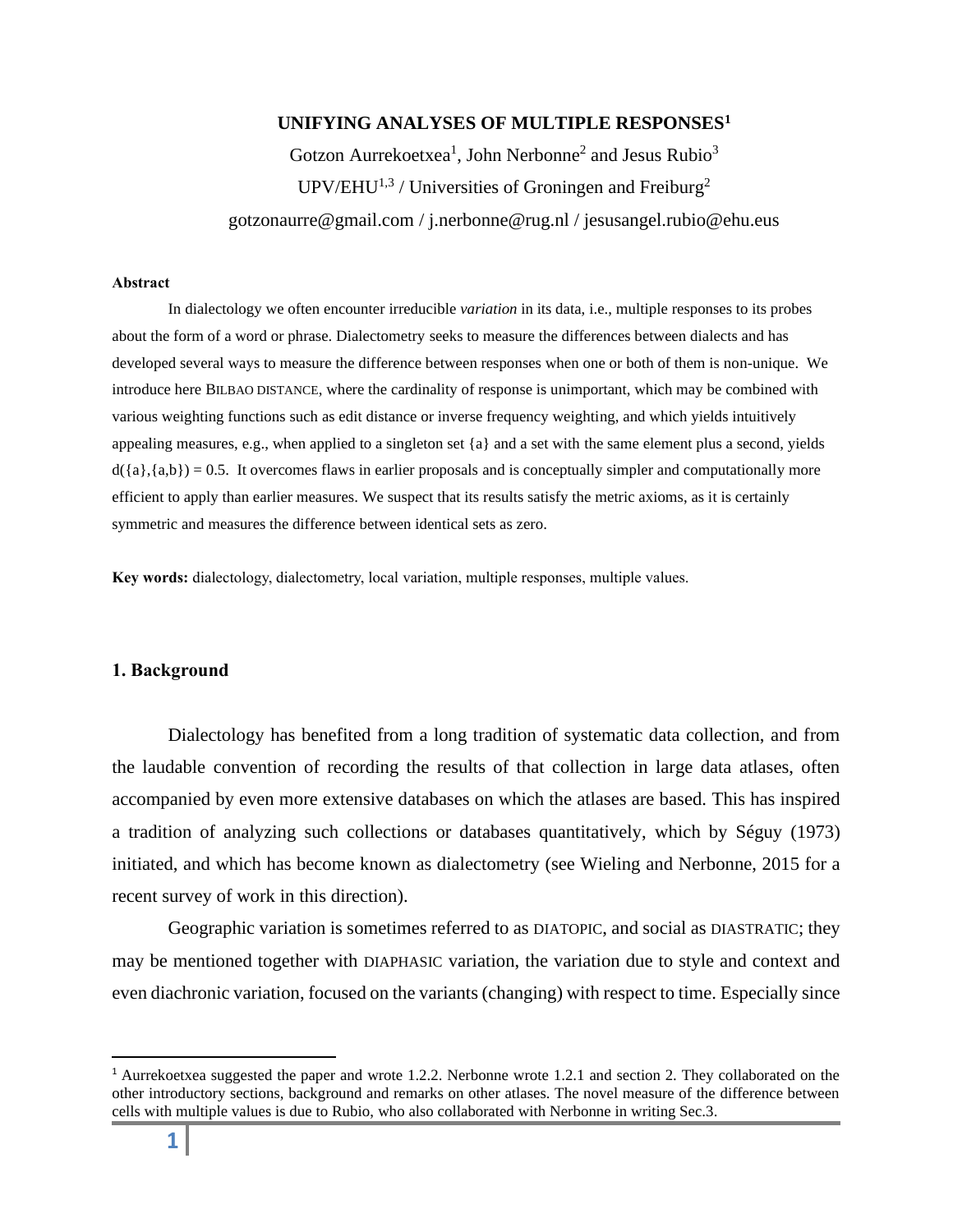Labov (1969) proposed that variability is inherent in language, the studies of variation have progressed from being predominantly diatopic to studying diastratic and diaphasic variation as well. Although there is no standard view of language variation in formal theoretical models (Hinskens, 2018: 89), it has gradually come to be assumed that variation is intrinsic to the system. And if variation is intrinsic, it is natural that it be also part of individual performance. We may assume therefore that there is intra-speaker as well as inter-speaker variation (Honeybone, 2011: 156-176), just as variationist linguistics has long argued. And where there is variation there are cooccurrences of different forms expressing the same linguistic content, which means that different responses may be made to field-workers' questions, i.e. MULTIPLE RESPONSES (MRS), leading to multiple values in data collections, something we also refer to as POLYMORPHISM.

The assumption of this variation is not new in dialectological works. In fact, this type of variation was referred to as polymorphism in traditional works on linguistic variation. Allières (1992: 187), one of those who has investigated the subject the most, flatly affirms that polymorphism belongs to the system and not to the competence of the speakers. The same author regrets that there has been negligence in the treatment of this type of variation, using a quote by K. Jaberg taken from his *Der Sprachatlas (l'AIS) als Forschungsinstrument:*

*Daβ dasselbe Wort je nach den Umständen sehr verschieden ausgesprochen werden kann, dürfte nach den systematischen Untersuchungen von Rousselot, Gauchat, Terracini, Bloch, Lutta und nach den Beobachtungen von vielen anderen Gelehrten auch außerhalb des romanistischen Gebiets theoretisch kaum mehr geleugnet werden, trotzdem auch heute noch* in praxi *viele Dialektforscher konsequent an diese Tatsache vorbeigehen, die für eine saubere Einordnung der Beispiele in die Paragraphen einer historischen Lautlehre sehr unbequem ist* (Allières, 1992: 181).

There have been different proposals for how to analyze (and quantify) the differences between such sets of multiple responses. We review these here, criticizing some, and proposing a novel, but not too radical alternative.

We are aware that data science has suggested a number of ways to quantify the differences (and/or similarities) between structured elements based on their components (Manning and Schütze, 1999), and we review a number of these in the course of the paper (see Sec. 2.1 and 2.3).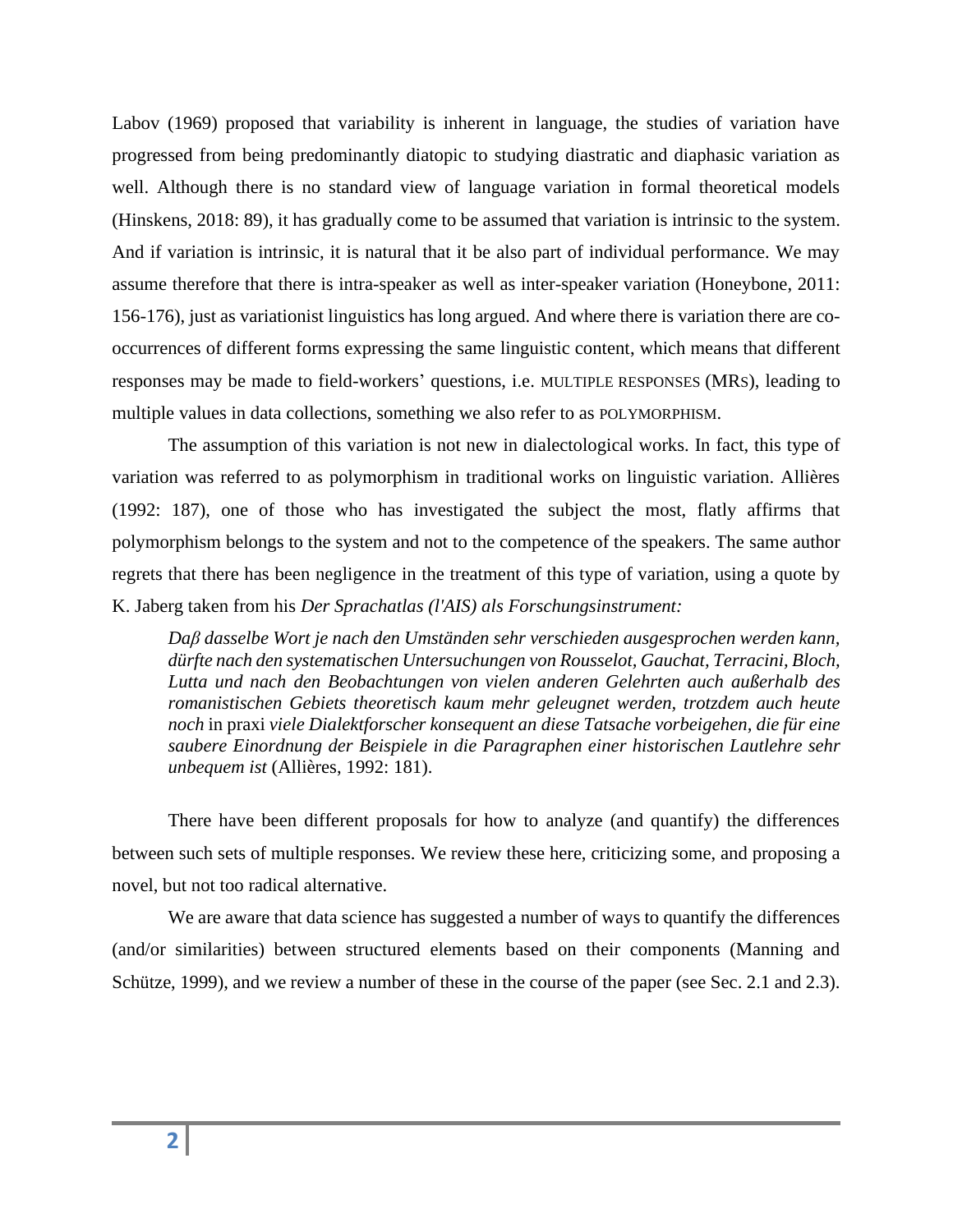### *1.1. Multiple responses, multiple values*

In collections of categorical and other non-numerical (see below) data, it is common to find that some data fields normally recording a single value are in fact occupied by two or more, apparently indicating that each of the alternative values would be acceptable. For example, if we record information about subjects in a typical university experiment with student participants, we might record the major field of study as 'Linguistics', 'Mathematics', etc., but there will be students who provide two and perhaps more responses, e.g. 'Linguistics' and 'Psychology'.

This also happens frequently in collections of linguistic data, our focus here. We are often interested in characterizing the differences between two or more varieties, and this is done by comparing the differences in a large paired sample. We then compare item by item in the sampled set. If items have single values, then it is straightforward to note whether items are the same or different and then to examine the total number of different items or identical ones, and this has been the standard procedure in quantitative dialectology since its inception (Séguy, 1973; Goebl, 1984).

We wish to emphasize that the frequencies of the elements in the items we are interested in comparing are too small to be reliable indications of population frequencies. If we were dealing with larger frequencies, say twenty or more per item, we might resort to statistical techniques developed for the comparison of frequencies such as chi-square, odds ratios or logistic regression (Paolillo, 2018). But when we see two responses *cup* from one group of respondents and three from another, then the frequency comparisons cannot be reliable.

## *1.2. MRs in Variationist Linguistics*

VARIATIONIST LINGUISTICS is the name given to the joint venture of dialectology and sociolinguistics (Chambers and Trudgill, 1998) that studies how languages vary. The former, and older discipline studies how languages vary with respect to geography, and the latter how they vary with respect to social standing. As noted above, we have, not only geographic (or diatopic) variationbut also diastratic (social) and diaphasic variation (i.e., that due to style and context) and even diachronic variation, focused on the variants (changing) with respect to time. We begin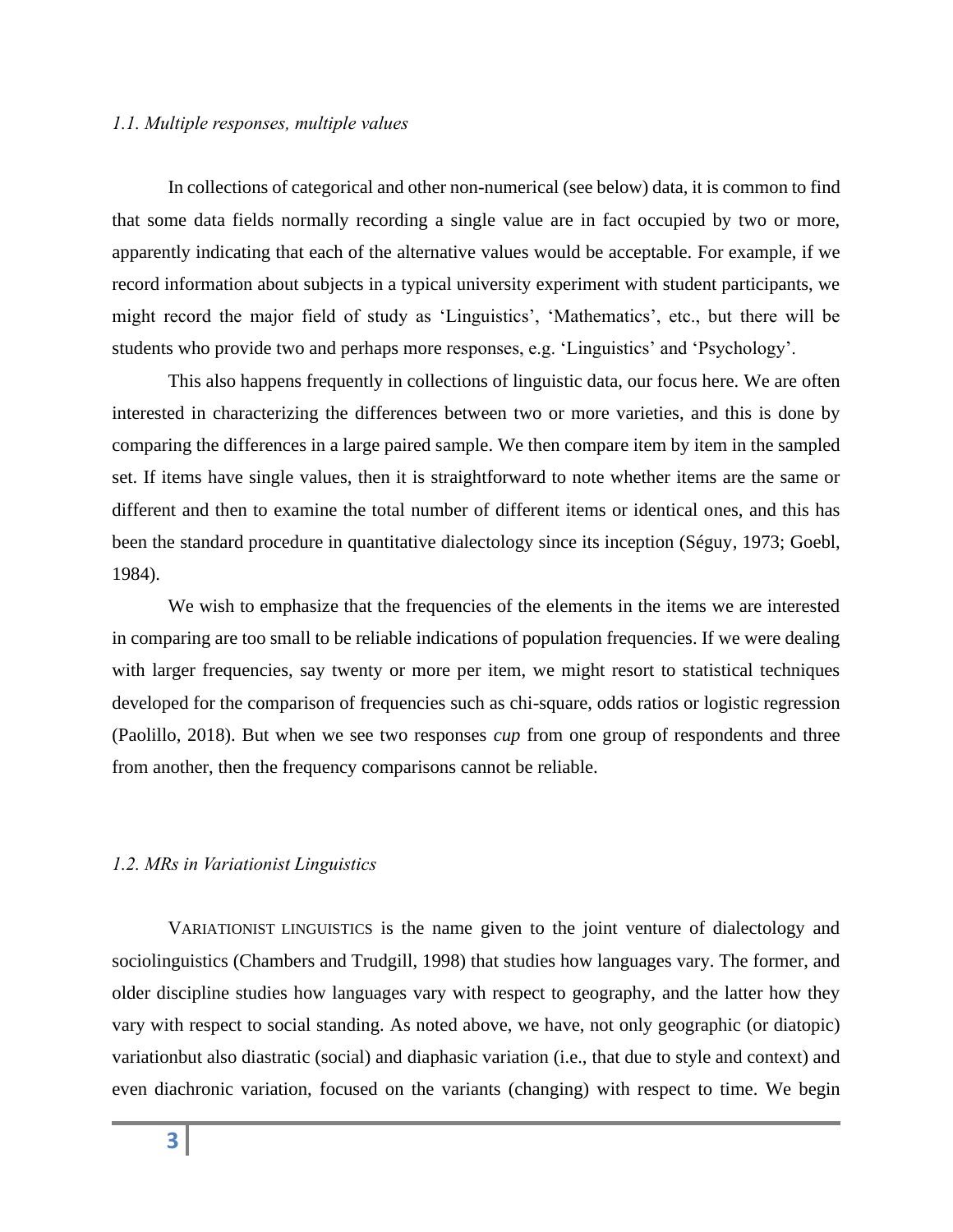somewhat heavy-handedly, belaboring the point that linguistic variation is multi-faceted, in order to hammer home the point that surveys of dialect variation are quite likely to encounter local variation exemplifying any of these factors, perhaps in combination. Whenever there is genuine local variation, language surveys will record more than one response for a given question or probe. In modern London English one might record words with a final /t/ as a glottal stop [?]: *not* as [nɔʔ], rather than  $[n^2 t]$  or  $[n^2 t^h]$ . The point that local variation is endemic should need no elaborate argument when considering pronunciation in language surveys (but see below for discussion of some cases).

We wish to present in this paper an improved way to measure the difference between survey items involving multiple responses, so we likewise wish to insist that the phenomenon is genuine. Our respected colleague, Prof. Hans Goebl, has argued that multiple responses are survey artefacts reflecting poor data collection techniques (1997: 28). In particular he has speculated that multiple responses may reflect social (diastratic) differences that ought to be controlled for more strictly during dialectological field work.

We document below (in Sec. 1.2.1-1.2.3) how existing data sources often include multiple responses, which means that we wish to have a means of analyzing them. If we discarded all such sources, variationist linguistics and dialectology in particular would lose treasure troves of data, and this would be unacceptable.

Variation exists not only within entire predominantly monolingual countries, but also within settlements, and even within the speech of individuals (as noted above). Variation within individuals may reflect diaphasic influences of style or context, but it often reflects the fact that individuals are masters of more than a single variety. This possibility implies that there must be variation in the speech of individuals. Many speakers are proficient in modern standard languages, but they adjust easily to regionally colored varieties of these (regiolects), and they adjust in both varieties to formal and informal situations (diaphasic abilities). It is only natural that field workers encounter multiple responses especially in the speech of such individuals.

Nor do we wish to suggest that variation is limited to pronunciation. In lexical surveys the existence of variation means that one often cannot say which word is *the* form used at a particular location. A survey might record either *begin* or *start* for term indicating the initial phase of an action, or perhaps *difficult* or *hard* for the opposite of *easy*. We document more examples below. Morphological variation is common enough to make its way into handbooks and standard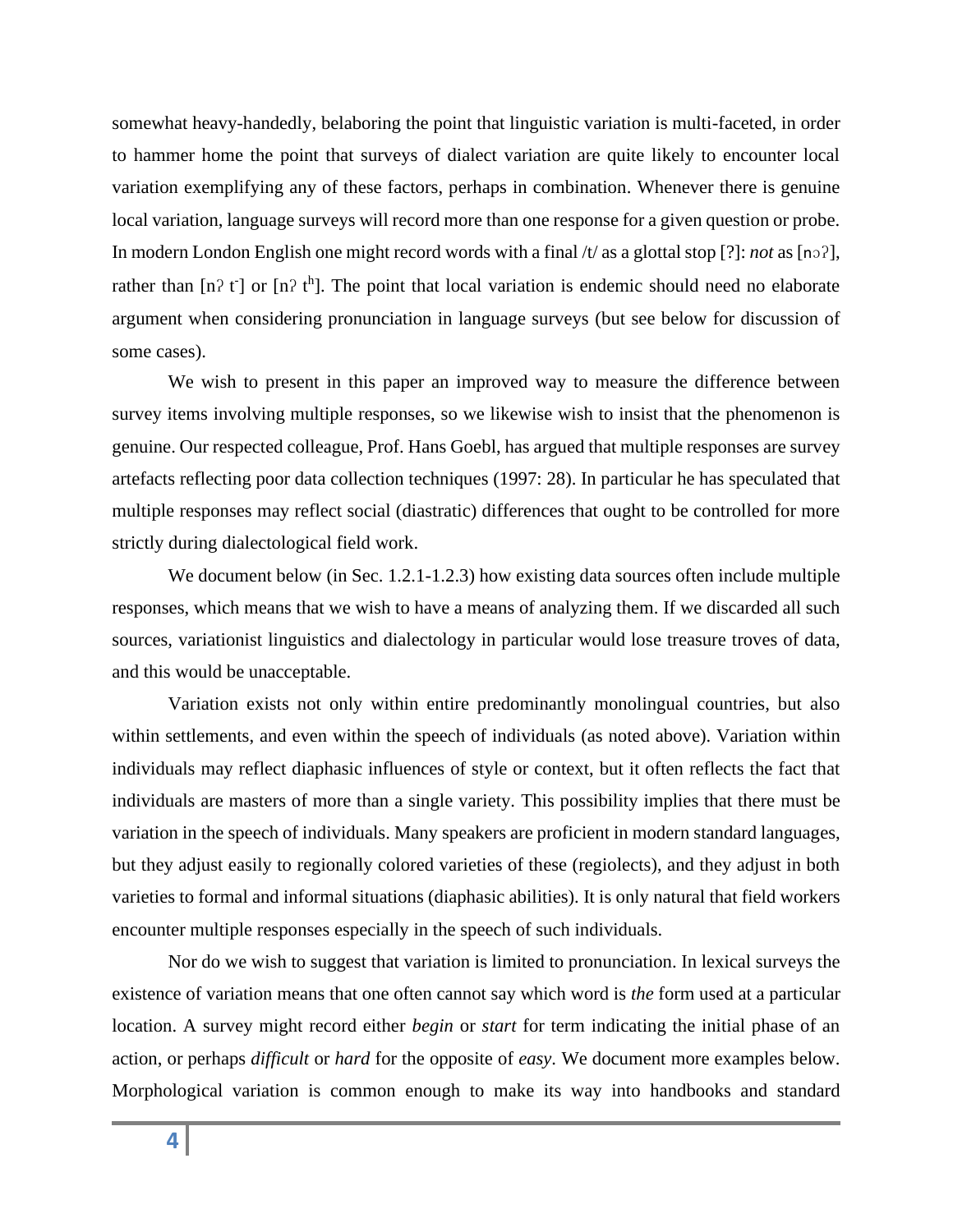grammars. Most grammars list *shaven* and *shaved* as alternative past participles of *shave*, and likewise *shorn* and *sheared* as alternative participles of *shear* (even if they indicate a preference for *shorn* and *shaven* used adjectivally). Google lists 200K hits for "closely shaved" and 100K for "closely shaven". Syntactic variation is likewise commonplace.

It has been recognized widely in linguistics (Labov, 1969) that all varieties admit variation even while respecting enough invariance in language to guarantee communication Variation is an essential element of languages, because it provides a means for speakers to signal their identification with some regions, groups and even styles within a language area.

We would nevertheless like to note examples of language surveys where multiple responses are frequent, and where ignoring them would expose analyses to criticism. While we suspect that it is very common to prefer single responses, which are, of course, easier to analyze, multiple responses are frequent and probably often reflect linguistic behavior accurately.

## 1.2.1. Multiple responses in LAMSAS

The Linguistic Atlas of the Middle and South Atlantic States (LAMSAS) includes material collected from 1933 through 1974 on the eastern seaboard of the US. More than 70% was collected by a single field worker, Guy Lowman, who unfortunately died in an automobile accident during his work. Raven McDavid completed most of the rest of the interviews much later. The collection protocol specified that the lexical realization of 151 concepts be recorded, using questions such as "*If the sun comes out after a rain, you say the weather is doing what?*", to which responses such as *clearing up*, *fairing off* and forty other dialect variants were recorded (Kretzschmar, McDavid, Lerud & Johnson, 1994). As earlier work has documented, multiple responses were very common in this data collection effort (Nerbonne and Kleiweg, 2003). Table 1 indicates that multiple responses were common in all of the field workers' interviews, but especially in McDavid's, where there were 1.3 responses per concept on average. In fact, students of dialectology also appreciated the large number of responses that McDavid often obtained, reasoning that he had collected more of the variation that was present (W. Kretzschmar, personal communication).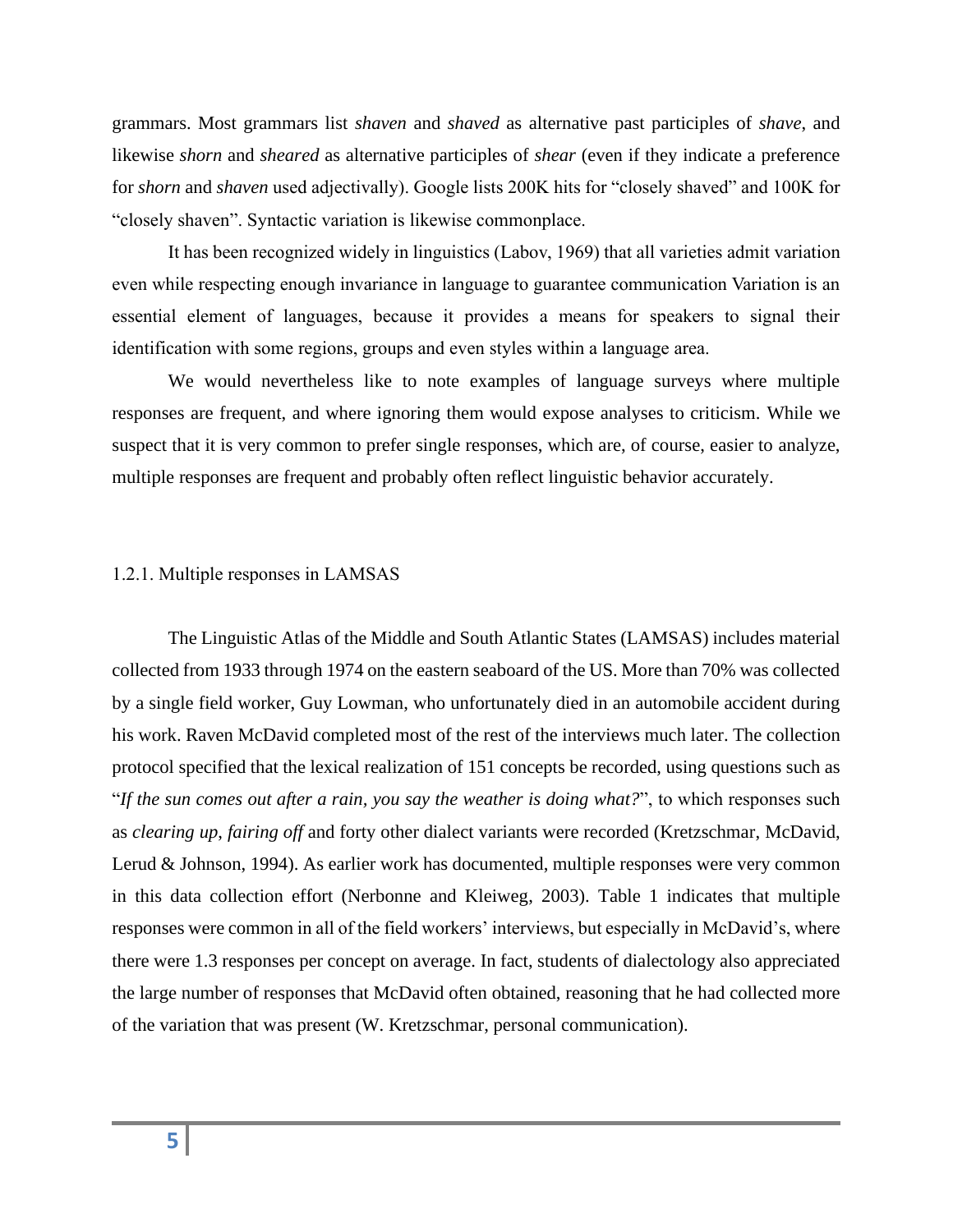| Fieldworker | Number of  | Number of | Mean       | <b>SD</b>  |
|-------------|------------|-----------|------------|------------|
|             | Interviews | Responses | Responses/ | Responses/ |
|             |            |           | Interview  | Interview  |
| Lowman      | 826        | 123,990   | 150.1      | 25.3       |
| McDavid     | 278        | 54,855    | 197.3      | 76.8       |
| others      | 58         | 12,057    | 207.9      | 43.9       |
| Totals      | 1162       | 190,902   | 164.3      | 49.6       |

Table 1. LAMSAS response rates. Field worker Guy Lowman conducted over 70% of the LAMSAS interviews, and Raven McDavid 24%, leaving only 5% for others. Note that while Lowman obtained an average of about one response per question, McDavid and others obtained an average of over 1.3 responses per concept, and the standard deviations in the number of responses was much higher for McDavid and the other field workers than it was for Lowman. We take these figures to demonstrate that multiple responses were common in this linguistic survey. Note further that, given the standard deviation in Lowman's response numbers, his interviews often contained multiple responses as well. The table is repeated from Nerbonne and Kleiweg (2003).

#### 1.2.2. Multiple responses in Basque Linguistic Atlas-EHHA

Just as in many other language atlases, the Basque linguistic atlas (hence EHHA, from *Euskararen Herri Hizkeren Atlasa)* has often collected data involving multiple responses. Multiple responses are given in all linguistic categories, both in the lexicon and in grammar. In this linguistic atlas the directors gave precise instructions to the collectors to investigate each concept and collect all possible answers. Below we show a sample of 51 questions on the nominal declension of Basque in which MRs were recorded for every query (Fig. 2).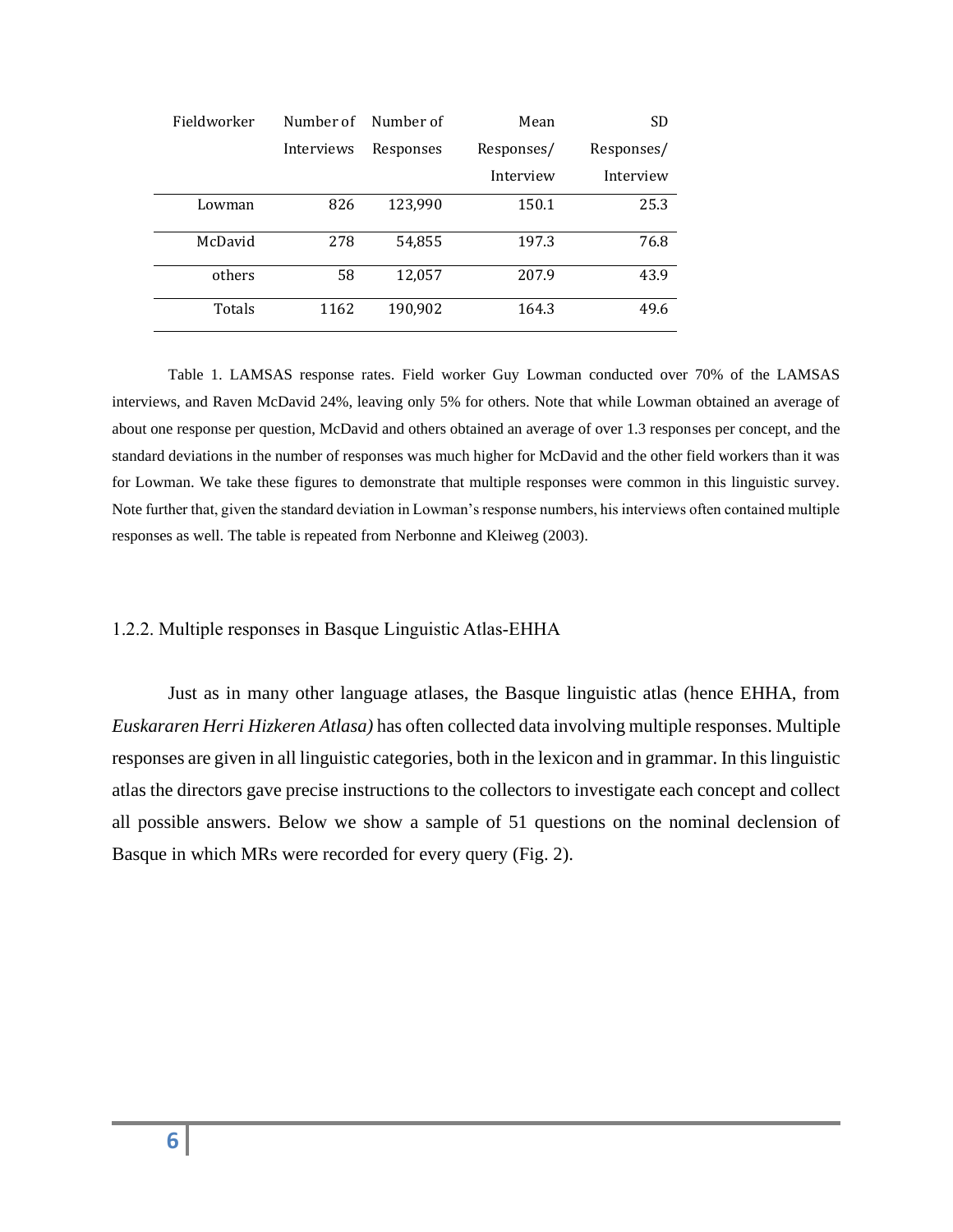

Fig. 2: Number of localities with MRs in 51 questions on declension in EHHA (Videgain & Aurrekoetxea 2015:123)

The figure shows the questions (from 1 to 51) and the number of localities with MR in each one. As one can see, there is no question to which every locality offered only one answer. The question with the most locations with MR is question 16, in which multiple responses were found in 56 locations. Some cases of MR are discussed in the following paragraphs.

A great variety of MRs has been found in the case of Basque. To give a sample of them we will begin with responses of different etymologies, constructed with different morphemes.

Words with different etymology have been considered (dialectal) synonyms in the scientific literature. An example of what we are saying are the words *urde* and *zerri* 'pig' (EHHA IV: map 779), collected in Makea. Although it is known that in localities where both words are used they may sometimes have different semantic nuances, in Makea they are synonymous. Two words that are native for local speakers and have different origins are used interchangeably for the same meaning. The same happens in Arboti and other locations for the words *urde* and *borthako*. Therefore, since two words with different etymologies are used in the same locality for the same meaning and are regarded as are native, they are multiple responses.

Regarding the origin of the word, a loan is sometimes used next to an indigenous word. Regardless of the frequency of these words, if in the same locality the same or different speakers are found to use two words, we are faced with an MR. For example in Zeanuri the words *mariposa* and *eskabi* (EHHA I, map 25) have been elicited for the concept 'butterfly'; the first a loan and the second a word of native origin. This concept has given rise to a plethora of responses in many localities throughout the Basque territory. In some of them up to four responses have been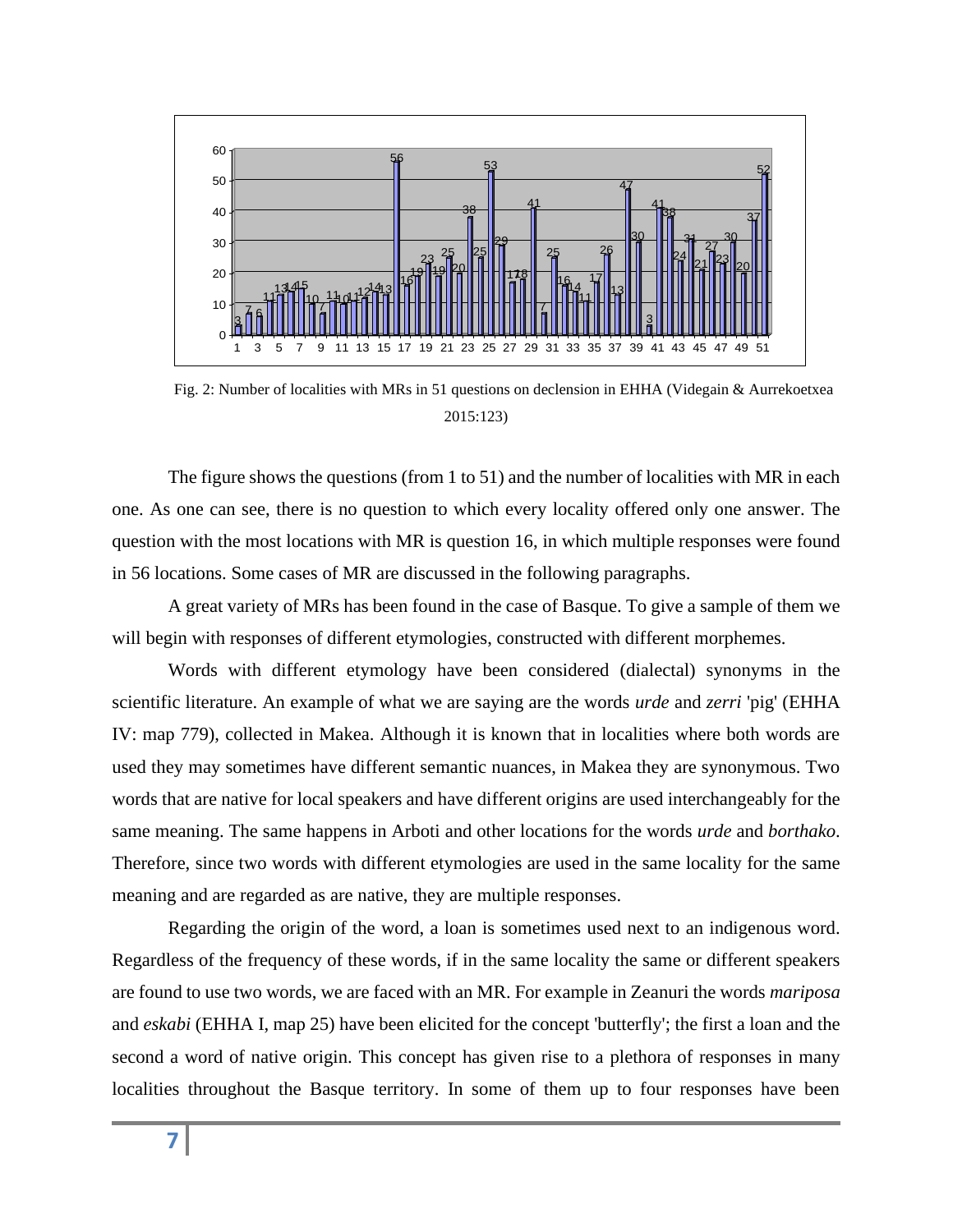collected, as in Leitza *(mariposa, tximeleta, pinpilinpausa* and *mitxirrika);* the first is a loan from Spanish, and the remaining are indigenous.

Words composed of different morphemes have also been collected, such as *apo* and *txerrapo* 'boar' (EHHA IV: map 781); the first with a single morpheme and the second with two  $(txerri + apo' pig + boar')$ , have been collected in the western and central part of the Basque regions for the concept 'boar, male pig'. Another example of what we are discussing is presented by the pair *txarrikorta* and *txarritegi* (EHHA IV: map 786) for the concept 'pig sty', collected in Dima, in which, although the first morpheme is identical in both words, the second morphemes "- korta" and "-tegi " have the same semantic value, 'stable'. In Orozko three words have been collected *txarrikorta, txarritegi* and *txarrikortatxi* (first element "txarri-" and as second "-korta", "-tegi", already seen, and "-kortatxi" that has the same meaning). Finally, in certain eastern towns (Mugerre, Uztaritze, Garrüze, etc.), *kosta* and *kostaleta* (EHHA IV: map 799) have been collected for 'spare ribs', which, as one can see, have the same first "kosta-" morpheme while differing in the second "-leta". Despite the plentiful evidence of morphological polymorphism, MRs based on phonetic divergences are more abundant. On map 779 mentioned above, the variants *zerri* and *txerri* have been registered in central locations such as Getaria, Hondarribia, Lasarte-Oria, Eugi and Ezkurra, apparently with the same meaning, although in other locations they are registered with different meanings.

In some localities specific words have been lost and replaced with generic words as if they were synonyms. This is the case, for example, *bero* and *irausi* for 'heat of pig' collected in Mendaro (EHHA IV: map 782): the first is a generic word that means 'heat' (sexual receptiveness) and is also used for other animals, the second specific i.e., only used for pigs. It is a phenomenon that usually occurs in specific names of traditional trades that are gradually lost.

It is much more difficult, and at the same time more doubtful, to ascertain MRs given an imprecise semantic concept, such as those in the colloquial language *bihurritu, atera, urten*... for the term 'dislocate'. Although the meaning of these words in dictionaries is very precise, in the colloquial language and during the work of linguistic surveys it is more difficult to determine if the informant has used the usual term in their locality or has used a term in an *ad hoc* way.

Grammatical elements are not immune to polymorphism in oral language. Not only in nominal and verbal morphology, but also in syntax and in phonology, a number of different forms with the same meaning have been collected.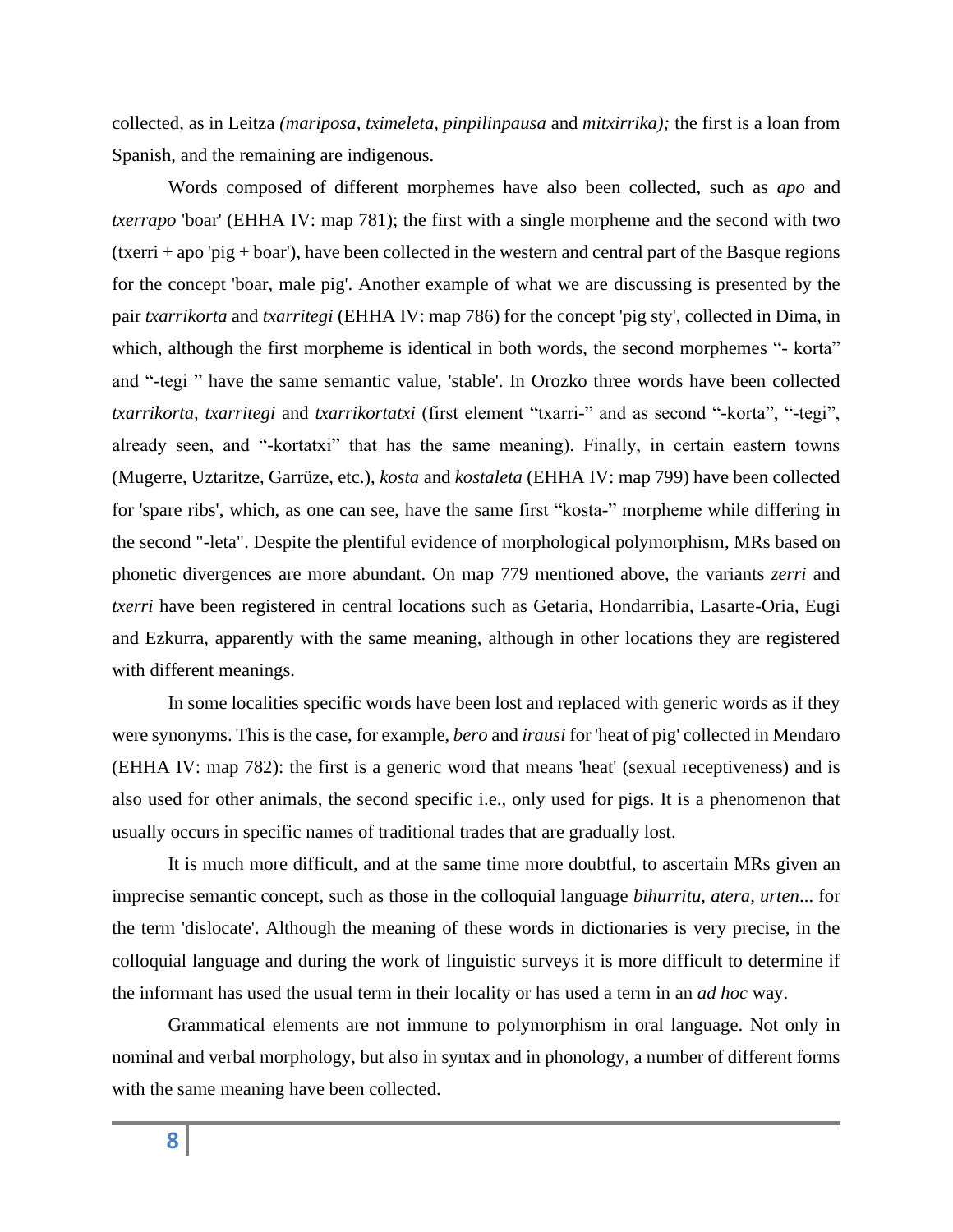In nominal morphology, and more specifically in declension, MRs appear more commonly than is usually appreciated. The EHHA reader will find abundant evidence for this in volume VI. As examples we cite only a few: In Zeberio, but also elsewhere, plural possessive genitive forms *sémean* and *semén* have been observed, in Busturia *semen* and *sémien*, and in Bardoze *semeén* and *semén* 'of the sons' (EHHA VI: map 1046). In all cases, at a glance, they are examples of a progressive loss of the indeterminacy feature.

The second example concerns the case '-arengan' (animate, inessive case), a feature in decline in colloquial language. In Mañaria, *alábias* 'with the daughter' (sociative case, also known as concomitative case) and *alábiagán* 'at the daughter' (inessive) and other locations similar responses have been collected in the western part of the Basque country. In many other locations, responses have been collected only with the sociative case (Arrieta, Busturia ...). Without going into an analysis of the factors that favor the use of the sociative for animate inessive, here we will only highlight the fact that the same phrase has been realized using different cases, which apparently reflect no meaning difference for the speakers.

Something similar happens with some verbs: there are cases of phonetic variants and there are cases involving the use of different verbal forms, or even the use of conjugated and unconjugated forms that have been observed in response to the same question. Such is the case of Ataun in which the verbal forms *nun* and *non* (EHHA VI, map 1339) have been collected in the third person singular past tense of the auxiliary used with transitive verbs of two arguments asking to translate the sentence 'I had a house', in Dima *neuen* and *nauen*, in Zeberio *nendun* and *nindun*, in Hondarribia *nuen* and *nun*, etc. In all cases they are phonetic variants of the same verb. There are also cases of paradigm change, as in Sondika with *nun* and *nendun*, in Lemoa *ninduen* and *ostén* (EHHA VI, map 1346), in the latter case with a verb change from two arguments to three. The use of unconjugated forms is a common resource in the colloquial oral language to replace subjunctive forms; in Amezketa, *arrimatzea auke* (unconjugated) and *dakiola* (EHHA VI, map 1325) have been recorded for the auxiliary for intransitive verbs of two arguments (verbs with no accusative): the first is a form that is gaining popularity in the central area.

Nor is syntax exempt from MR. Two cases illustrate this: in Hendaye, *gaten* and *gaterat* (nominalized form in two declension cases) have been observed as alternative verbal complements to the verb "utzi" 'leave (that ...) / leave doing ...', when the informant was request to translate 'let him/her do that' (EHHA VII, map 1749); in Etxarri-Larraun, *eztot eose obik* [neg + verb + object]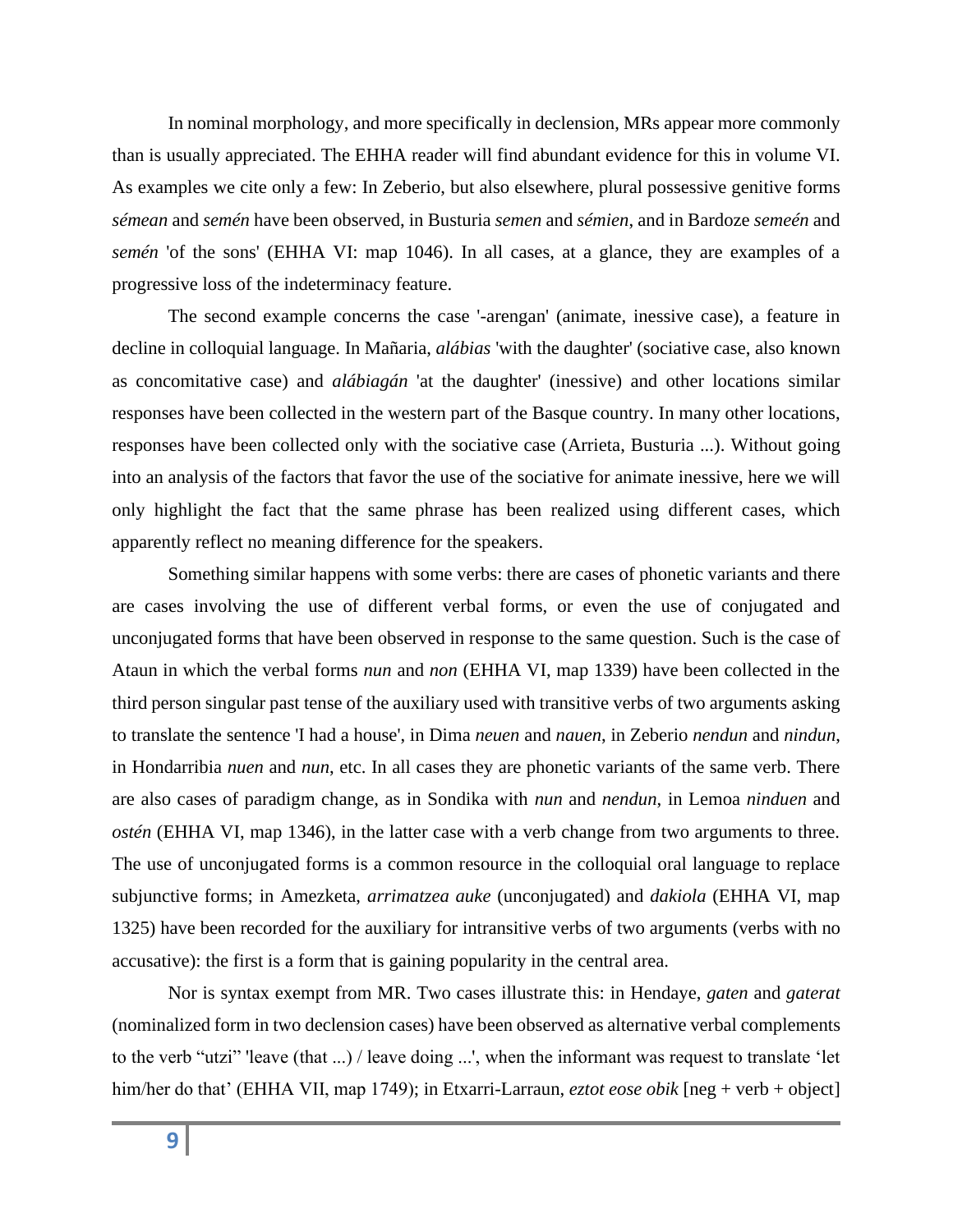and *obik eztot eose* [object + neg + verb] have been observed when inquiring about the structure of a negative sentence (EHHA VII, map 1752).

As expected, the MR in phonetics are innumerable. In many other cases in Landibarre, for example, *partitzeat* and *egiterat* have been collected, in Irisarri *partitzerat* and *partitzeat* (with an intervocalic -r- drop) (Aurrekoetxea, 2018).

#### 1.2.3. Other language surveys

Blanquaert and Peé edited the *Reeks Nederlandse Diallectatlassen* (RND), the (older) standard collection of Dutch dialect surveys, in which 141 sentences are recorded (Blanquaert and Peé, 1925-82). Wilbert Heeringa digitized 125 words from these, justifying his choice of words and treatment of factors such as sandhi, syllable reduction, and the use of diminutive vs. stems (Heeringa, 2001). He notes that varying lexical choices were included, sometimes with an indication that one lexicalization was archaic, but often without any such specification, in which case he included both in his studies of lexical and pronunciational variation (Heeringa, 2001: Sec. 6.2).

Taeldeman and Goeman (1996) report on a much larger (and newer), more systematically collected Dutch data set (the Goeman-Taeldeman-van Reenen set, GTRP), which also includes multiple responses, as Wieling, Heeringa & Nerbonne (2007) note, although they present no statistics about how often this occurs. In a large selection used to demonstrate the Gabmap web application, no alternate pronunciations are recorded (www.gabmap.nl/~app/examples/).

The *Atlas Linguistique du Gabon* (ALGAB) is an atlas collected at Lyon's *Laboratoire dynamique du Language* (Hombert 1990). The data contains numerous multiple responses and has been analyzed dialectometrically (Alewijnse, Nerbonne, Van der Veen & Manni, 2007; Manni and Nerbonne, to appear) and is available as a Gabmap demonstration set (www.gabmap.nl/~app/examples/)

Another linguistic atlas that collects multiple responses is the *Sprachatlas von Bayerisch-Schwaben* (SBS) compiled under the direction of Werner König at the University of Augsburg. An interesting dialectometric analysis of this atlas has been carried out by Rumpf, Pickl, Elspaß, König & Schmidt (2009).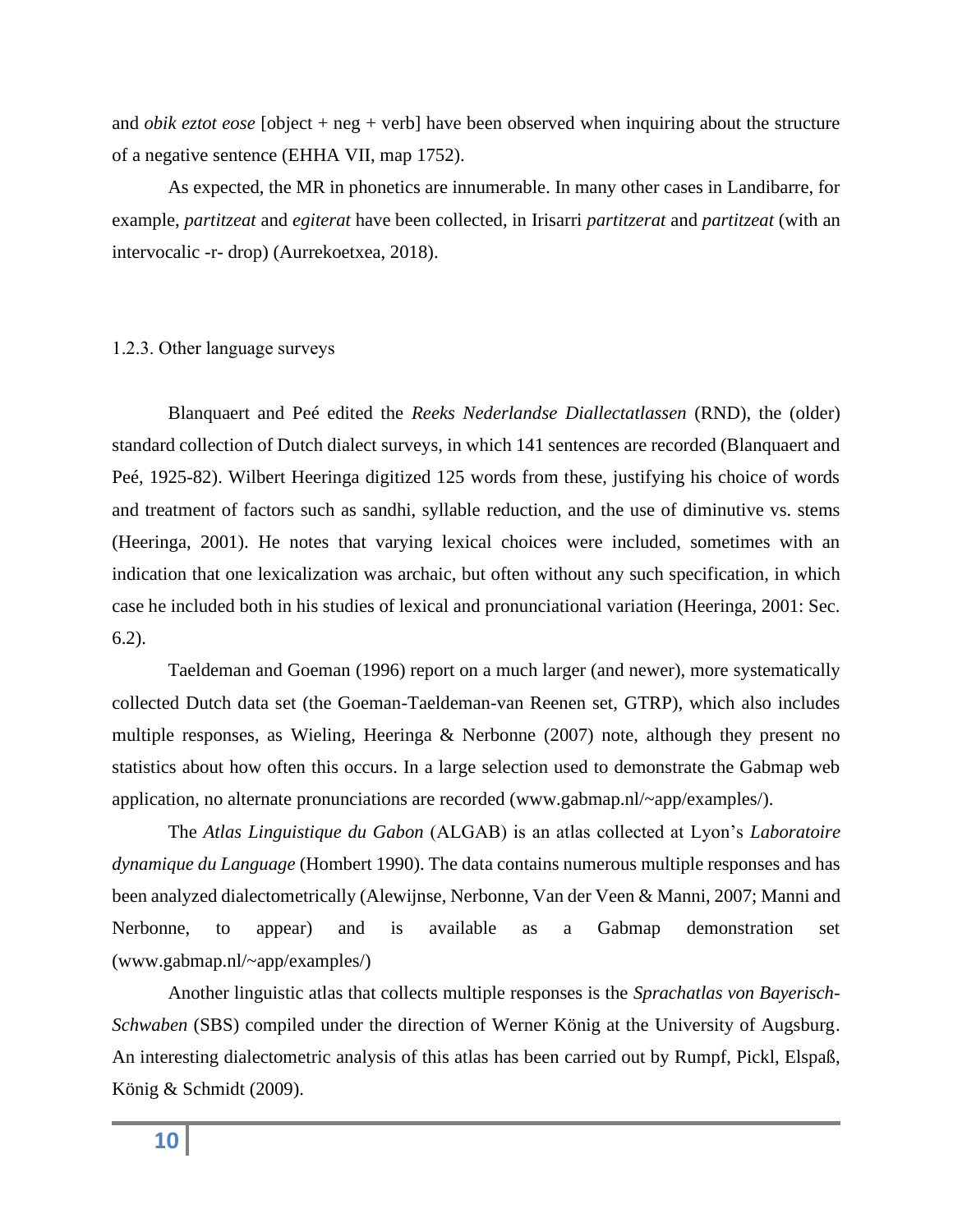There are examples of multiple answers in *Atlas linguistique et ethnographique du Languedoc Occidental-ALLOc,* compiled by Ravier (1978-1993). Ravier developed a survey methodology in which, apart from the speaker's responses to the questions asked by the interviewer, he collected the words accepted by the speaker that had been proposed to him by the interviewer. In this way he inquired about the passive lexicon of the locals.

In *Atlas lingïistico Galego,* ALGa, multiple responses have also been collected. As Sousa (2017: 12) puts it, "As often occurs in geolinguistic projects based on the use of questionnaires, the ALGa researchers collected at certain times more than one answer to questions from the notebook. Multiple answers are quite frequent in the section dedicated to lexicon."

Another good example is the *Atlas Lingüístic del Domini Catalan-*ALDC atlas, led by Veny and Pons i Griera (2001-2018). In practically all the maps the existence of multiple responses can be confirmed. In de same linguistic domain, Perea (2009) accounts for the data collected by Alcover for *La flexió verbal en els dialectes catalans* (1929-1933), in which she records abundant multiple responses. This compilation of the verbal forms of Catalan is a good demonstration of the changing state of the oral language.

#### **2. Toward a treatment**

There are many possible treatments, perhaps the simplest of which is the following. When comparing two items potentially containing multiple values, simply pick one of them at random and use that as a representative for the item in question. So if the first cell contains {a, b, c} and the second {c, d} and one picks a and d respectively, then the comparison will result in no overlap. If on the other hand one picks c from both sets, then there is an overlap, and the items will be counted as the same. If many items are included in the sets being compared, then the inaccuracy of choosing at random should be tolerable, but we still dislike this procedure, first because we think that the multiple responses reflect linguistic reality, and we prefer not to simply ignore the fact that multiple responses are given, even if this is only done stochastically. Second, we are often interested in the contribution of an item to an aggregate analysis, for example, when we ask which items are most typical of a dialect area we have determined in the aggregate analysis (Prokić, Çöltekin & Nerbonne, 2012). Third, we may be interested in what concepts tend to be lexicalized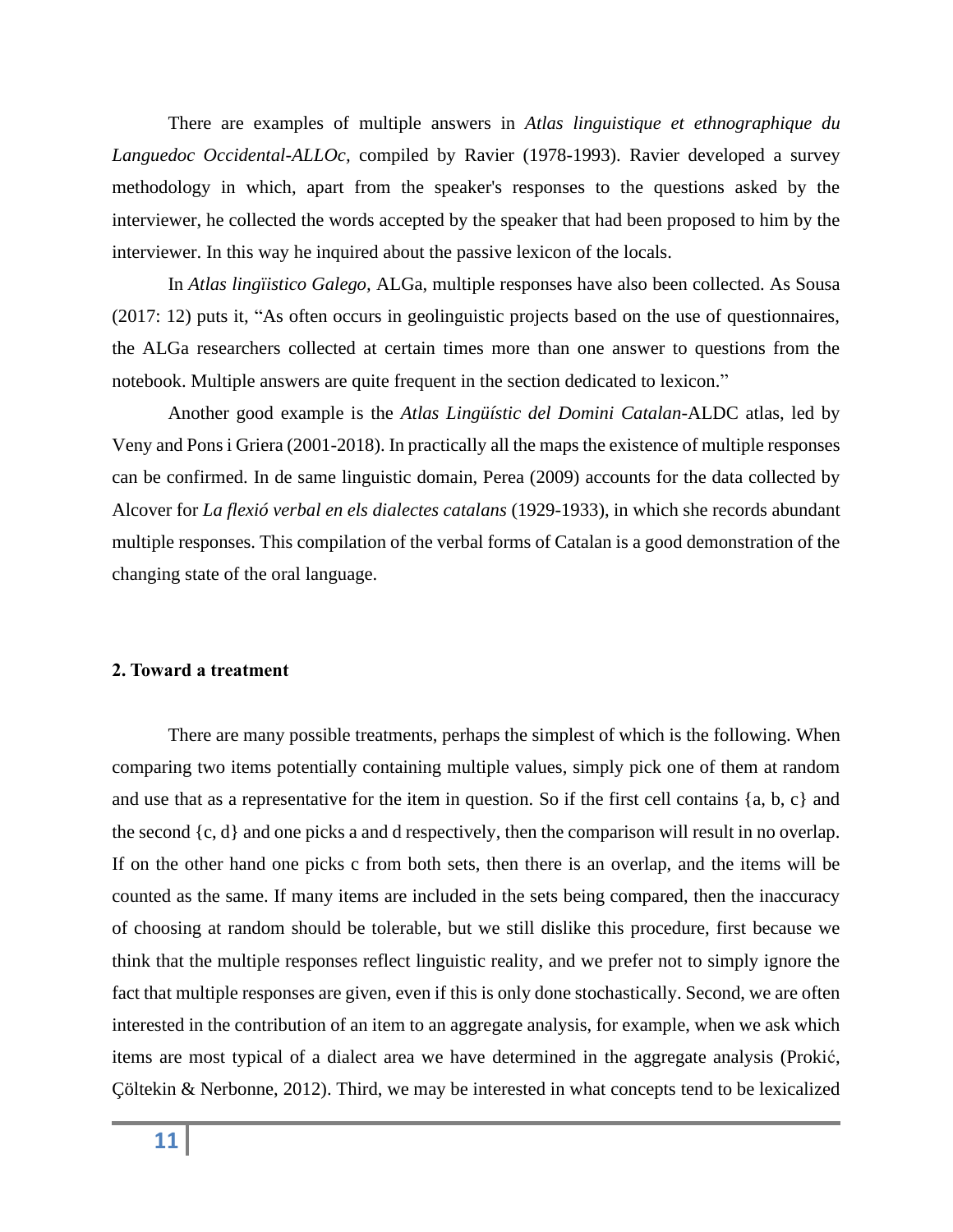in various ways, a question Franco (2017) addresses from the perspective of cognitive linguistics. Indeed, lexical diversity, and which concepts tend to display it, is the focus of Franco's work. From the second and third perspective, case, the stochastic procedure threatens to hide what is distinctive about the item. Still, this "quick and dirty" approach may be sufficient for some purposes.

Before reviewing proposals, it will be worthwhile distilling some conditions which a good procedure ought to fulfill. First, since we cannot rely on the how often a response occurs in the data (see discussion above), this should not matter in the solution at all. Mathematically, we may encounter a multiset in our data, but we are not interested in how often individual elements occur. So the difference between  $\{a, a, b, c, c, c\}$  and  $\{a, b, d, d\}$  should be the same as the difference between  $\{a, b, c\}$  and  $\{a, b, d\}$ , i.e.  $d(\{a, a, b, c, c, c\}, \{a, b, d, d\}) = d(\{a, b, c\}, \{a, b, d\})$ . We can safely apply the procedure to the set any multiset reduces to.

Second, the distance between identical sets ought to be zero, just as for any distance metric. In particular  $d({a, b}, {a, b}) = 0$ .

Third, it is appealing to wish to see the distance between two sets  $\{a,b\}$  and  $\{a,c\}$  to be equal or less than 0.5. Note that the two sets have one of their two elements in common, which is to say that they should have, as a minimum, a half in common, or, put differently, they should have, as a maximum, a distance of 0.5. On the other hand, the distance between two sets  $\{a,b\}$  and {a,c} should arguably be strictly greater than the distance between sets {a,b} and {a}, where c element is different to either a and b. As a consequence, the distance between a two-element set and either of its one-element subsets should be strictly less than 0.5 (i.e.  $d({a,b}, {a}) < d({a,b},$  ${a,c} \geq 0.5$ .

Fourth, we prefer procedures that can generalize to situations in which the difference between data items is mediated by a cost function, i.e. a weighting. One such weighting is a string edit distance, used to gauge the pronunciation difference between words as they are pronounced at different dialect sample sites (Nerbonne, 2003). Since we have published a good deal on this and its validation, we will not present the edit distance measure here, but instead refer the reader to earlier work (Nerbonne and Heeringa, 2010; Heringa, Nerbonne & Kleiweg, 2002).

Another such cost function is common in quantitative dialectology, namely the inverse frequency weighting Prof. Goebl (1984) introduces as 'weighted identity' (*gewichteter Identitätswert*). The idea is appealing as can be appreciated in an example. If I ask the LAMSAS question "*If the sun comes out after a rain, you say the weather is doing what?*", and obtain 400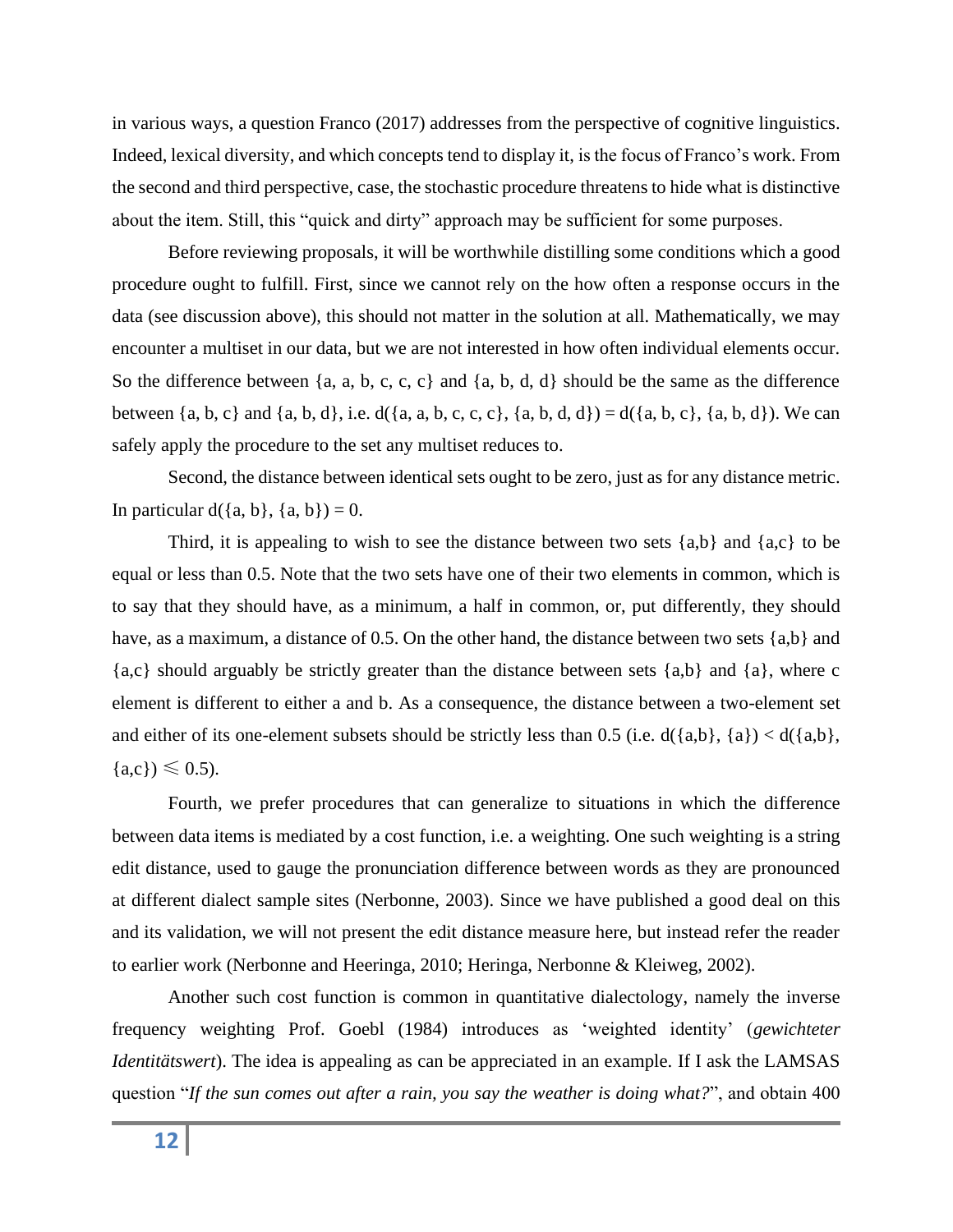instances of *clear* or *clearing up*, but only 20 instances of *fairing off,* then the one sort of sameness is more impressive than the other. Then the fact that two respondents use *fair off* may be regarded as a stronger indication of affinity (than the fact the two use *clear* or *clear* up). We emphasize that the frequency used in the weighting is that within an entire data set, overall frequency, not just within the items being compared. Goebl (2010) justifies the weighting noting that "rare and therefore 'more important' language features should be privileged over frequent ones, as they might be considered 'trivial'".

#### *2.1. Jaccard, Manhattan distances*

JACCARD DISTANCES (Manning & Schütze, 1999:299) are often used to gauge the distance between sets, and we are comparing sets of responses. The definitions are as follows:

 $Jacc-sim(A,B) = |A \cap B|/(|A \cup B|)$ 

$$
Jacc\text{-diff}(A,B) = 1 - |A \cap B|/(|A \cup B|)
$$

But we wish to apply the cost function (see last section) to the ordered pairs of elements it is defined on, but both the numerator, |A∩B|, and the denominator, |A∪B|, quantify sets of singletons. They therefore do not seem to offer the flexibility we are looking for. Of course, this might be a fine approach to try if no cost function is involved.

MANHATTAN DISTANCE (also known as the  $L_1$  distance) is defined as *Manh-Dist(A,B)* =  $\sum_i |A_i - B_i|$ , i.e., for each dimension *i*, we sum the differences in cardinality between A and B (Manning & Schütze, 1999:304). In our case the dimensional index *i* would be used to range over the different (categorical) responses. If we applied this to the example used above, the *Manh-Dist({a, b, c} {a, b, d})* would be 2, since there is an a and a b in each set, which therefore contribute zero to the distance. However, c and d each contribute one in distance since they are present in only one of the sets. It is straightforward to apply this idea to obtain a difference measure for multisets, i.e. sets where elements are associated with cardinalities, and Nerbonne (2017) discusses its potential as a means of "quantifying differences in histograms". We argued in section 2 (above) that we should ignore the frequencies of responses at a given site, since the frequencies are normally too low to be reliable. But a generalization of Manhattan distance suggests itself, in which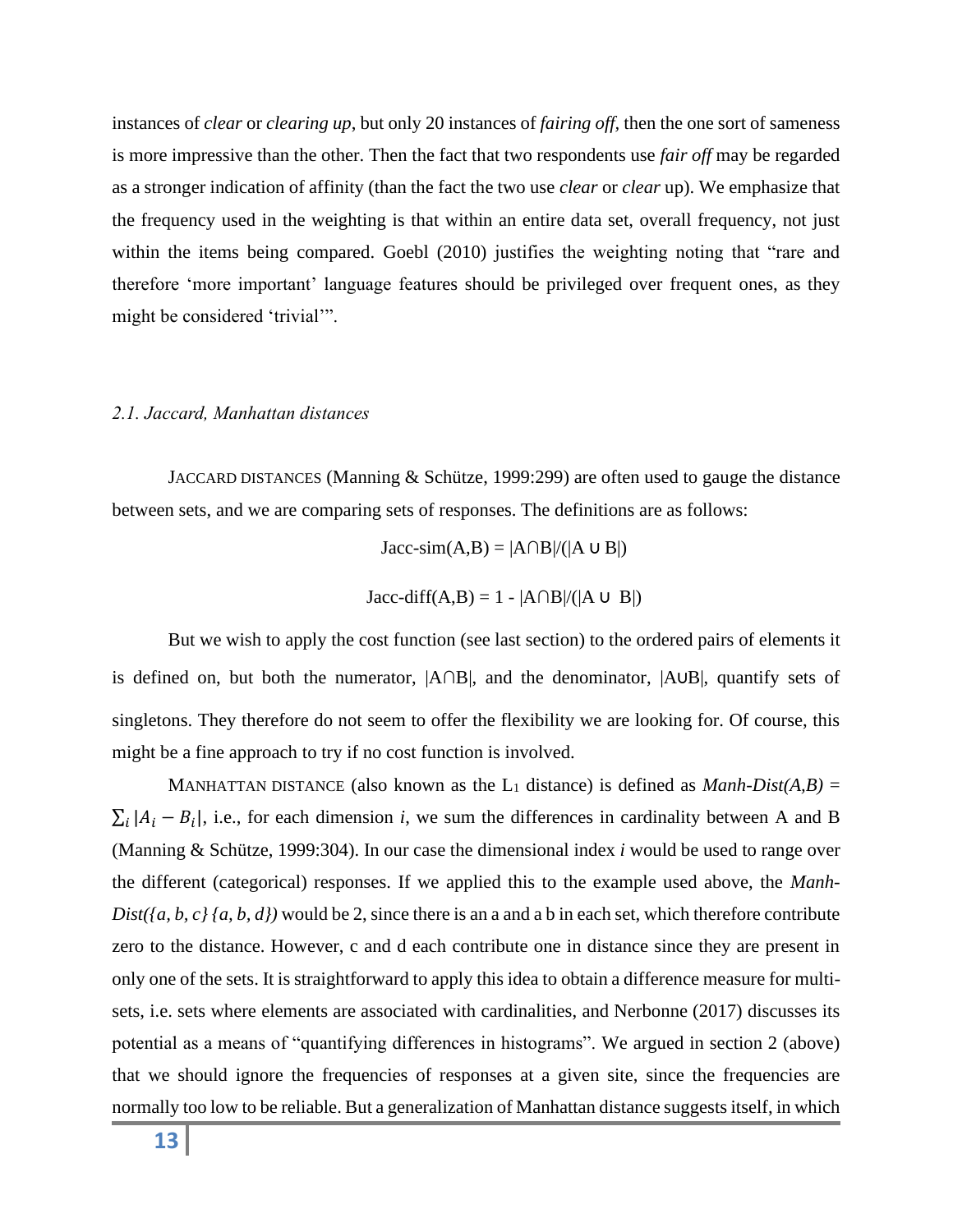one replaces cardinality with a cost function such as inverted overall frequency or edit distance. We return to this in Section 3 below.

## *2.2. Covering sets*

Nerbonne and Kleiweg (2003) faced the problem of evaluating the distance between multivalued items in an analysis of the LAMSAS lexical data.<sup>2</sup> They were aware that a simple definition based on the cross-product (also known as Cartesian product) of the multiple responses would run into trouble. If we examine the cross product of items A and B, i.e. A Χ B, and further use the mean of the differences in A X B, then we risk not evaluating the distance between  $\{a, b\}$  and  $\{b, \}$ a} as zero, since, after all,  $A \times B = \{ \langle a, a \rangle, \langle a, b \rangle, \langle b, a \rangle \}$ , and the  $d(a,b) = d(b,a) = 1$ . This simplistic "lifting" of the difference function to the mean of the differences of the crossproduct would thus gauge  $d({a, b}, {b, a})$  not to be zero, but rather as 0.5. In addition we wished to ignore multiple occurrences of the same value, e.g. in cells such as  $\{a, a, b, b, b\}$ , which will be evaluated as  $\{a, b\}$ .

#### 2.2.1. Minimal cost covers

We began by reducing the multiple values we might find in records to true sets, i.e. with no repeated elements. The original collection might be a multiset reflecting the results of a survey. As argued above, however, we are focused on the case where the cardinality of the elements in a given group of responses is not to be evaluated. Normally there are not enough responses for this to be done reliably, so we ignore multiplicities greater than one.

The authors then borrow the notion of a PROJECTION of a set of *n*-tuples at the *i*-th position from database theory. The *i*-th projection of a set of of *n*-tuples is just the set of all elements that occur in the *i*-th position in the set of *n*-tuples. Given a set *S* of *n*-tuples,  $proj_i(S) = \{s_i |$ 

<sup>&</sup>lt;sup>2</sup> We were once asked whether the introduction to the covering-set treatment, which described looking for minimally distant items first in the one set, then in the other, and then taking a mean of the sum of these minimal distances, was intended as a second possible solution. But it was intended as an informal procedural description of the covering-set approach.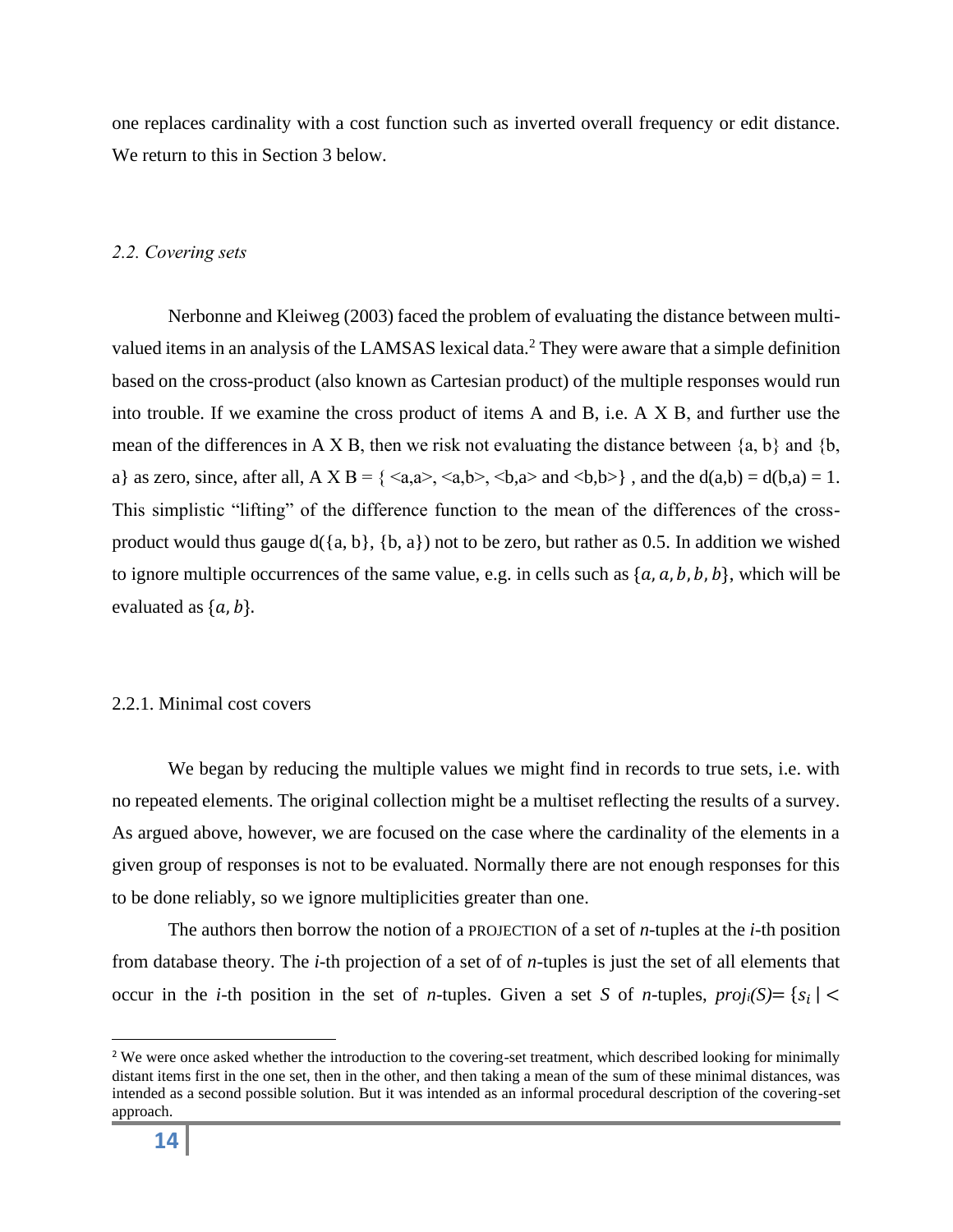$s_1$  ...  $s_i$  ...  $s_n$  >∈ *S*}, where *1≤ i≤ n*. So given *S*={<a,a>, <a,b>, <a,c>, <br/>b,c>}, then  $proj_1(S) = \{a,b\}$ and  $proj_2(S) = \{a,b,c\}$ . Of course, we are interested in the pairs formed by comparing A and B.

They then introduce the notion of a COVERING SET of ordered pairs. Given a set *S* of ordered pairs, a subset  $S' \subseteq S$  covers S if its first projection is the first projection of S and likewise its second projection is S's second projection.

 $S$ 'covers  $S \stackrel{\text{def}}{=} S' \subseteq S \land Proj_1(S') = Proj_1(S) \land Proj_2(S') = Proj_2(S)$ 

Note that covering sets are always subsets of the original set of pairs, so that they only contain pairs resulting from matching the two sets of values (into the cross-product). But note, too, that they may be smaller than the full cross-product. So if  $A = \{a,b\}$  and  $B = \{a,b,c\}$ , then A X B  $=\{\langle a,a\rangle,\langle a,b\rangle,\langle a,c\rangle,\langle b,a\rangle,\langle b,b\rangle,\langle b,c\rangle\}$ , with a cardinality of six. But, as we noted above, there also exists S'={ $\langle a, a \rangle$ ,  $\langle a, b \rangle$ ,  $\langle a, c \rangle$ ,  $\langle b, c \rangle$ }, where  $proj_1(S') = \{a, b\}$  and  $proj_2(S) = \{a, b, c\}$ , which, of course are the first and second projections of A X B. So S' also covers A X B. It is important to note here first that our construction is a set, so it may either contain an element (pair) or not, but it may never contain a duplicate pair; and second that there will in general be many covering sets for a given cross-product. For example,  $S^{\prime} = \{ \langle a, a \rangle, \langle a, b \rangle, \langle b, c \rangle \}$  is also such that then  $proj_1(S') = \{a,b\}$  and  $proj_2(S) = \{a,b,c\}$ , so S" also covers the full cross-product.

Given the notion covering set, the covering set difference  $d_{CS}$  between two potentially multi-valued data cells  $d_{CS}(A, B)$  is the mean distance of the sum of the pair distances in the minimal-cost covering set:

$$
d_{CS}(A,B) \stackrel{\text{\tiny def}}{=} \frac{1}{|C|} \min_{C \in A \times B} d(C)
$$

where we assume that the distance (cost) function  $d$  in use is simply lifted to sets in an obvious way, so that  $d(C) = \sum_{p \in C} d(p)$ , that we use the minimum cost cover (*min*), and finally, that  $|C|$ , as usual, denotes the cardinality of the (covering) set.

Nerbonne and Kleiweg then suggest that the minimal cost covering set be used to calculate the cost of the comparison of the multi-valued cells. It is not required that supplementary cost functions such as an inverse frequency weighting be included, but a cost function might be included. For simple comparisons of categorical values, the cost function is simply zero for identical elements and one for non-identical ones.

The puzzling case of  $A = \{a, b\}$  and  $B = \{b, a\}$  is no longer problematic, since the minimal cost cover will simply be  $C = \{ \langle a, a \rangle, \langle b, b \rangle \}$ , and  $d_{CS}(C) = 0$ .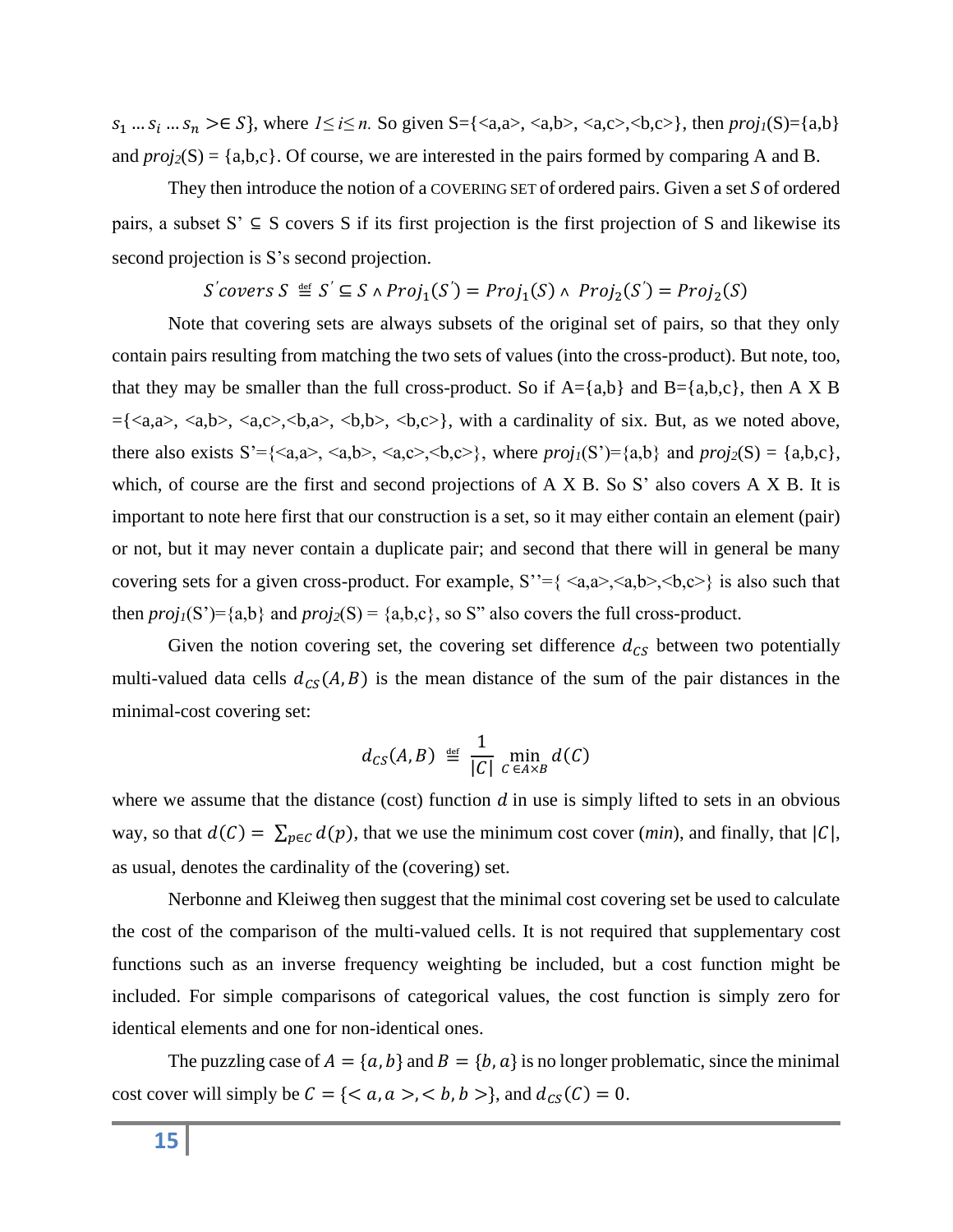#### 2.2.2. A flaw in the definition

The problem is hinted at above, when we noted that there may be many covering sets. This would not necessarily lead to problems were it not the case that the covers may be of different cardinalities. Once we have covers of different cardinalities, then the mean differences will normally differ, so that we no longer assign a unique value to the difference between the multiply valued cells.

We illustrate the difficulty with an example from the original paper (Nerbonne & Kleiweg, 2003):

[...] given  $A = \{a, b, c\}$ ,  $B = \{a, c, d\}$ , then  $C = \{, **b**, d>, **c**, c, **c**>\}$  covers  $A \times B$ , even though  $|C| = 3$ , while  $|A \times B| = 9$ . Since  $d(a, a) = d(c, c) = 0$ ,  $d_{CS}(A, B) = d(b, d)/3$  [...] (Nerbonne & Kleiweg, 2003: 349) [where we've added a subscript to the overall distance function  $d_{CS}$ , to keep it distinct from others we're considering].

This is right as far as it goes, and the cover C is indeed minimal in cost. The problem arises in considering other, equally minimally costing covers which may be greater in size. For example,  $C' = \{ , , d>, \*\*, c>, c>, c>} \}\*\*$  and is minimal given a cost function d such that  $d(a, d) = d(b, c) = d(b, d)/2$ . In this case  $d(C') = d(a, d) + d(b, c)$ , or  $2d(b, d)/2$ , i.e.  $d(b, d)$ . But now we're dealing with a 4-element cover, so the overall multivalued distance is  $d(b, d)/|C|$ , or  $d(b, d)/4$ . This demonstrates that the definition of  $d_{CS}$  fails to denote uniquely and is therefore flawed.

A similar example may readily arise in the case of string-valued attributes. Let  $A =$ {*aaa, bcd, ecd*},  $B = \{aaa, ecd, baa\}$ . If we then calculate the differences between the strings using (normalized) Levenshtein distance (or the unnormalized variant), we note that  $LD(aaa, aaa) = 0 = LD(ecd, ecd),$  while  $LD(aaa, baa) = LD(bad, baa) = LD(bcd, ecd)$ 1  $rac{1}{3}$ , LD(bcd, baa) =  $rac{2}{3}$  $\frac{2}{3}$ , and  $LD(aaa, ecd) = 1$ . We then obtain the cover sets  $C =$  $\{, ,  \}$ , but also  $C' = \{, , <$  $bcd, ecd > c$ ,  $ed, bcd >$ . The sums of the distances of the pairs in these two minimal covers are then  $d(C) = d(baa, bcd) = \frac{2}{3}$  $\frac{2}{3}$  and  $d(C') = d(aaa, baa) + d(bcd, ecd) = \frac{1}{3}$  $\frac{1}{3} + \frac{1}{3}$  $\frac{1}{3} = \frac{2}{3}$  $\frac{2}{3}$ . Both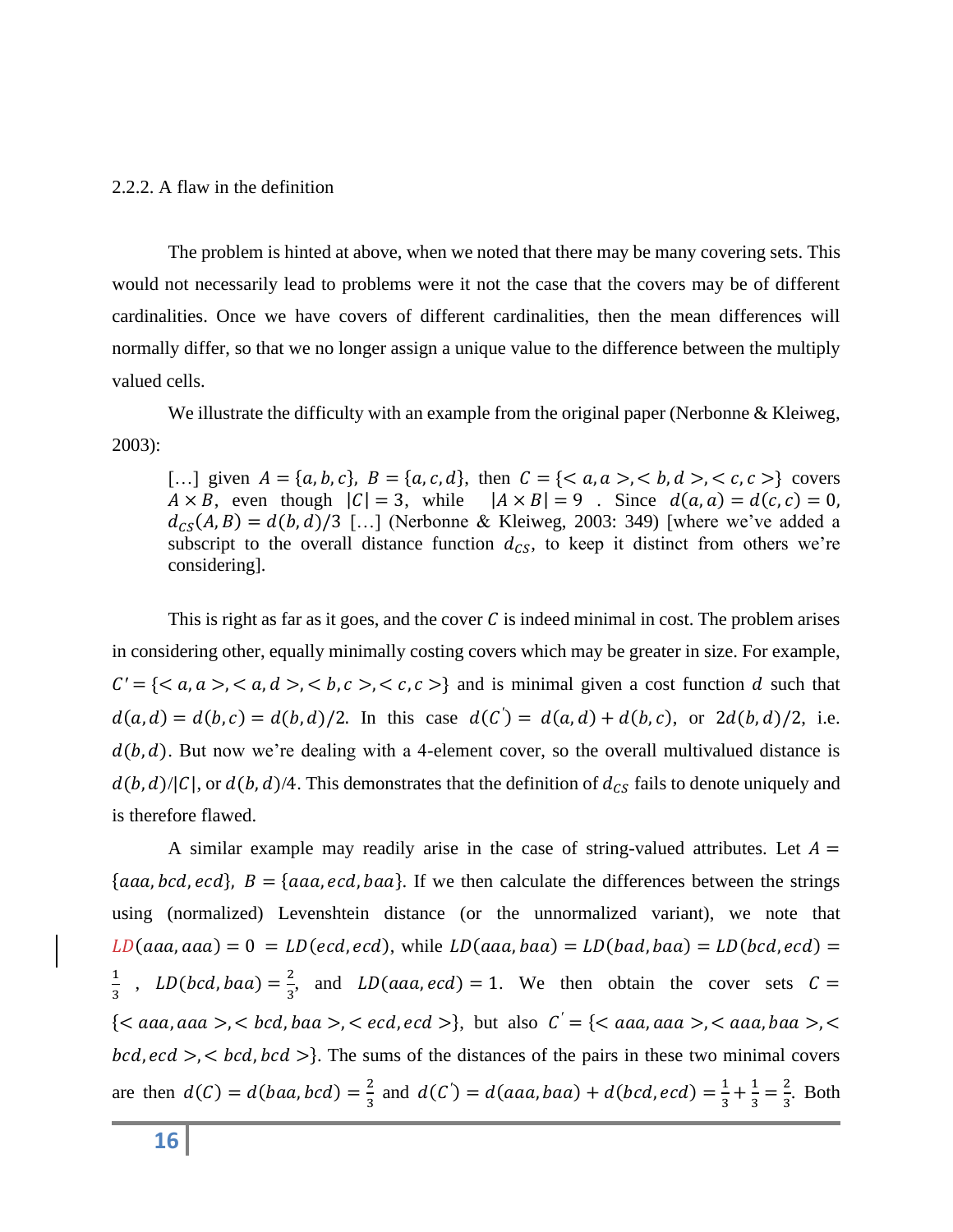are minimal cost covers, costing 2/3 Levensthein units, but they differ in size, since  $|C| = 3$ , and  $|C'| = 4$ , so that there is no unique mean we can assign as the  $d_{CS}(A, B)$ .

The problem lies in looking for pairs whose distance is minimal and collecting them into a set without putting restrictions on the set size. We might consider trying to identify minimally sized minimal cost sets, but we propose that Bilbao distance (below) is simpler.

#### 2.2.3. Other remarks

There is a second serious problem with the procedure sketched in this section, namely its computational complexity, as was noted in Nerbonne (2017). Examining all the potential subsets of the cross-product would mean examining all the subsets of AXB. There are |AXB| elements in the cross-product, so there are  $2^{|AXB|}$  subsets. This is a large number in any case, e.g. if A has three elements and B five, then there are  $2^{15}$  (> 32,000) subsets to examine. What is worse is that the number rises very steeply as A and/or B grows. Existing implementations have therefore been content to seek likely covers using some heuristics.

A third, more mathematical worry is that we should prefer a measure that satisfies the distance axioms, (zero distance between identical elements, symmetry and the "triangle inequality")<sup>3</sup>, and we have no proof that our "covering set" approach indeed yields a true distance measure.

#### **3. Bilbao distance**

We introduce here Bilbao distance, designed to calculate the distance between two sets of strings or multiple (categorical) responses,  $d_B(A, B)$ , which can be presented in a compact way using the following formula:

$$
d_B(A, B) = \frac{\sum_{i=1}^{|A|} \min_{b_j \in B} d(a_i, b_j) + \sum_{j=1}^{|B|} \min_{a_1 \in A} d(a_i, b_j)}{|A| + |B|}
$$

<sup>&</sup>lt;sup>3</sup> Wikipedia attributes the familiar metrical space axioms (Giles & Giles 1987:1) to Maurice Frechet, https://en.wikipedia.org/wiki/Metric\_space (May 1, 2020).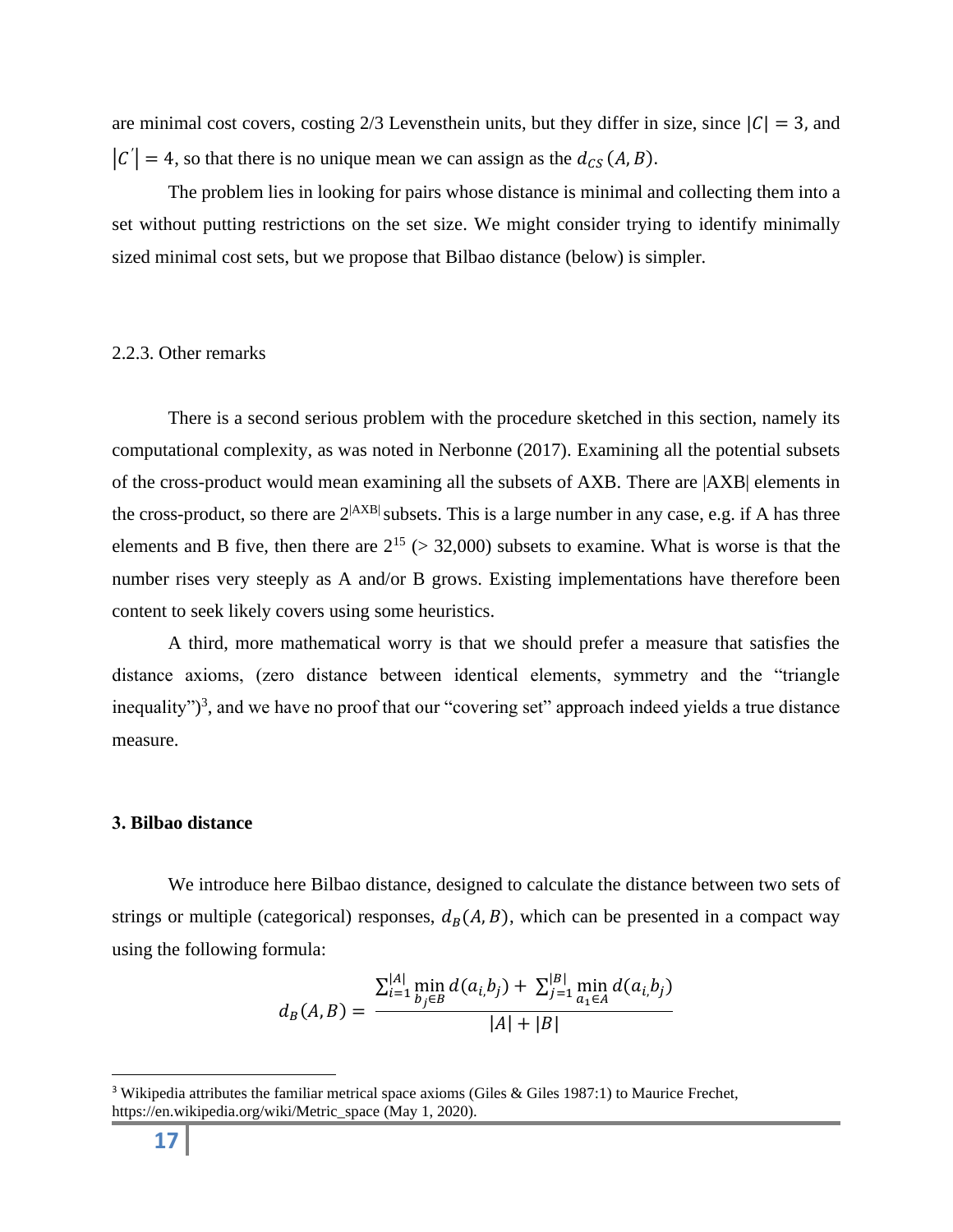This formula computes for each  $a_i$  in A a minimal distance with respect to the elements  $b_j$ in the other set  $B$  (i.e., for each  $a_i$  in  $A$  it computes a minimal distance with respect to the elements in the second set equal to min  $\min_{b_j \in B} d(a_i, b_j)$  analogously, it computes for each  $b_j$  in B a minimal distance respective to the elements  $a_i$  in A, the other set (i.e. for each in  $b_j$  in B it computes the minimal distance with respect to all  $a_i$  in A, equal to min  $\min_{a_i \in A} d(a_i, b_j)$ , thus creating a *list* of  $|A|$  +  $|B|$  minimal distances, whose mean will be the overall distance between A and B, denoted as above as  $d_B(A, B)$ .

Note that we proceed *not* from a *set* P of ordered pairs of elements whose minimal distance is summed,  $d(C)$ , as in the covering set construction above (in a set, pairs cannot be repeated), but rather directly on a *list* of minimal distances (in a list, distances can be repeated), so that, now, if a distance between  $a_i$  in A and  $b_j$  in B, denoted  $d(a_i b_j)$ , is the minimal distance for the string  $a_i$ with respect to every  $b_j$  in B (i.e. it holds that  $\forall b_{j \neq j} d(a_i, b_j) \leq d(a_i, b_{j'})$ ) and vice versa, i.e.,  $d(a_i b_j)$  is also the minimal distance for the value  $b_j$  with respect to every  $a_i$  in A (i.e. it also holds that  $∀a_{i' \neq i} d(a_i, b_j) ≤ d(a_{i'}, b_j)$ , then this distance  $d(a_i, b_j)$  will be counted twice (not only once) when finally computing the mean between minimal distances (as said:  $|A| + |B|$  minimal distances).

As an illustration, consider again the example provided by Nerbonne and Kleiweg (2003: 349), discussed above, where  $A = \{a, b, c\}$ ,  $B = \{a, c, d\}$ . We apply the simplest distance measure to categorical data, so that identical elements are zero distance from each other, and different elements are at a distance of 1. More formally  $d(s_1, s_2) = 1 \leftrightarrow s_1 \neq s_2$ , and  $d(s_1, s_2) =$ 0 otherwise, i.e. when  $(s_1 = s_2)$ . So  $d(a, a) = d(c, c) = 0$ , and  $d(b, d) = 1 \neq 0$  (because they are different strings).

To obtain the Bilbao distance between  $A$  and  $B$ , we first collect (and sum) the distances from each element in A to the element closest to it in B, i.e.  $\sum_{i=1}^{k} \min_{i=1}^{k}$  $_{i=1}^{k} \min_{b_j \in B} d(a_i, b_j) - A = \{a, b, c\}$ , and we seek the elements in  $B$  closest to each of these in turn. The closest element to  $\alpha$  in  $B$ , is just a, and  $d(a, a) = 0$ . Similarly for c, which is likewise found in both sets. But for  $b \in A$ , there is no matching element in B. No matter what we choose, the minimal distance will be  $d(b, x) = 1$ . We may conclude that  $\sum_{i=1}^{3}$  min  $\lim_{i=1}^{3} \min_{b_j \in B} d(a_i, b_j) = 1$ . A similar examination of all the elements of *B*, indicates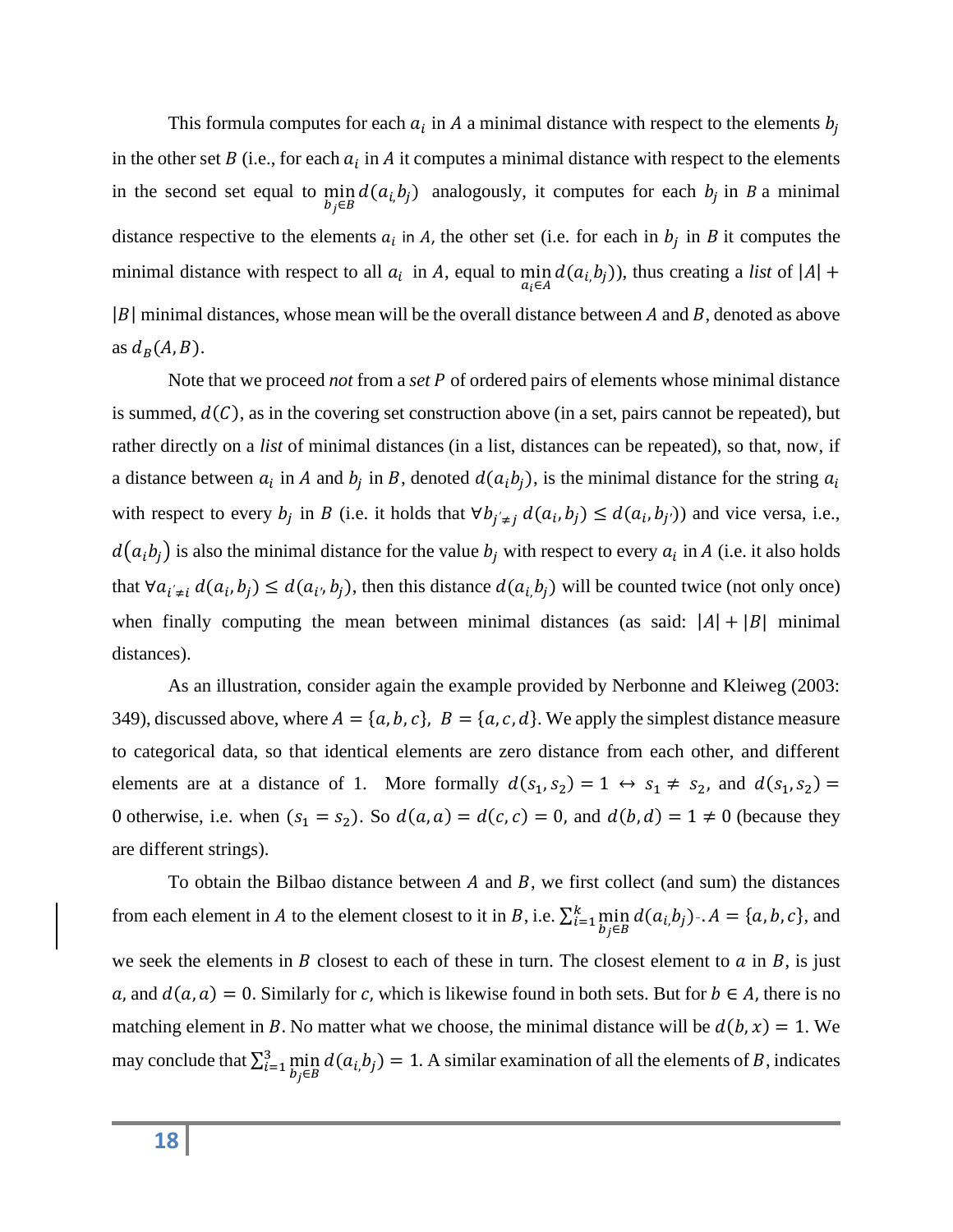that  $\sum_{j=1}^{3} \min_{a_1 \in A} d(a_i, b_j) = 1$  because here, too, two of *B*'s elements, namely *a* and *c*, are found in A, contributing zero to distance, while  $d$  has no match, so that its distance to each element in  $\vec{A}$  is 1.

The Bilbao distance is just the sum of these contributions from the two sets, normalized over the sum of the sizes of the sets:

$$
d_B(A, B) = \frac{\sum_{i=1}^{3} \min_{b_j \in B} d(a_i, b_j) + \sum_{j=1}^{3} \min_{a_1 \in A} d(a_i, b_j)}{|A| + |B|} = \frac{1+1}{3+3} = \frac{1}{3}
$$

In addition to categorical values, we can examine sets of strings to illustrate how Bilbao distance works. We examine the case that was problematic for the covering sets approach. Let  $A = \{aaa, bcd, ecd\}, B = \{aaa, ecd, baa\}.$  The Levenshtein distances for all the string pairs are given above, in Sec. 2.2.2, i.e. as  $LD(aaa, aaa) = 0 = LD(ecd, ecd)$ , while  $LD(aaa, baa) =$  $LD(bcd,bce) = \frac{1}{2}$  $\frac{1}{3}$ , LD(bcd, baa) =  $\frac{2}{3}$  $\frac{2}{3}$ , and *LD*(*aaa*, *ecd*) = 1. This leads us to gauge the distance between the two strings sets as follows:

$$
d_B(A,B) = \frac{\sum_{i=1}^3 \min_{b_j \in B} d(a_i, b_j) + \sum_{j=1}^3 \min_{a_i \in A} d(a_i, b_j)}{|A| + |B|} = \frac{((0 + \frac{1}{3} + 0) + (0 + 0 + \frac{1}{3}))}{3 + 3} = \frac{\frac{2}{3}}{6} = \frac{1}{9}
$$

Just as in the more general example given above:

$$
d_B(A, B) = \frac{LD(bcd, ecd) + LD(baa, aaa)}{6} = \frac{\frac{2}{3}}{6} = \frac{1}{9}
$$

#### *3.1. Some remarks on Bilbao distance*

The Bilbao distance gives the same proportional weight to every string in  $A$  and  $B$  in order to obtain the total distance between A and B. This weight,  $1/(|A| + |B|)$ , is always inversely proportional to the total number of responses.

Bilbao distance also does not make the mistake of simply taking the mean of the crossproduct, since  $d_B(\{a, b\}, \{b, a\}) = 0$ , just as it should be. And it is computationally fairly efficient, considering each  $a_i \in A$  with respect to each  $b_j \in B$ , and vice versa, making therefore  $|A| \times |B|$  comparisons of values, but twice, once for A, and once for B. So Bilbao distance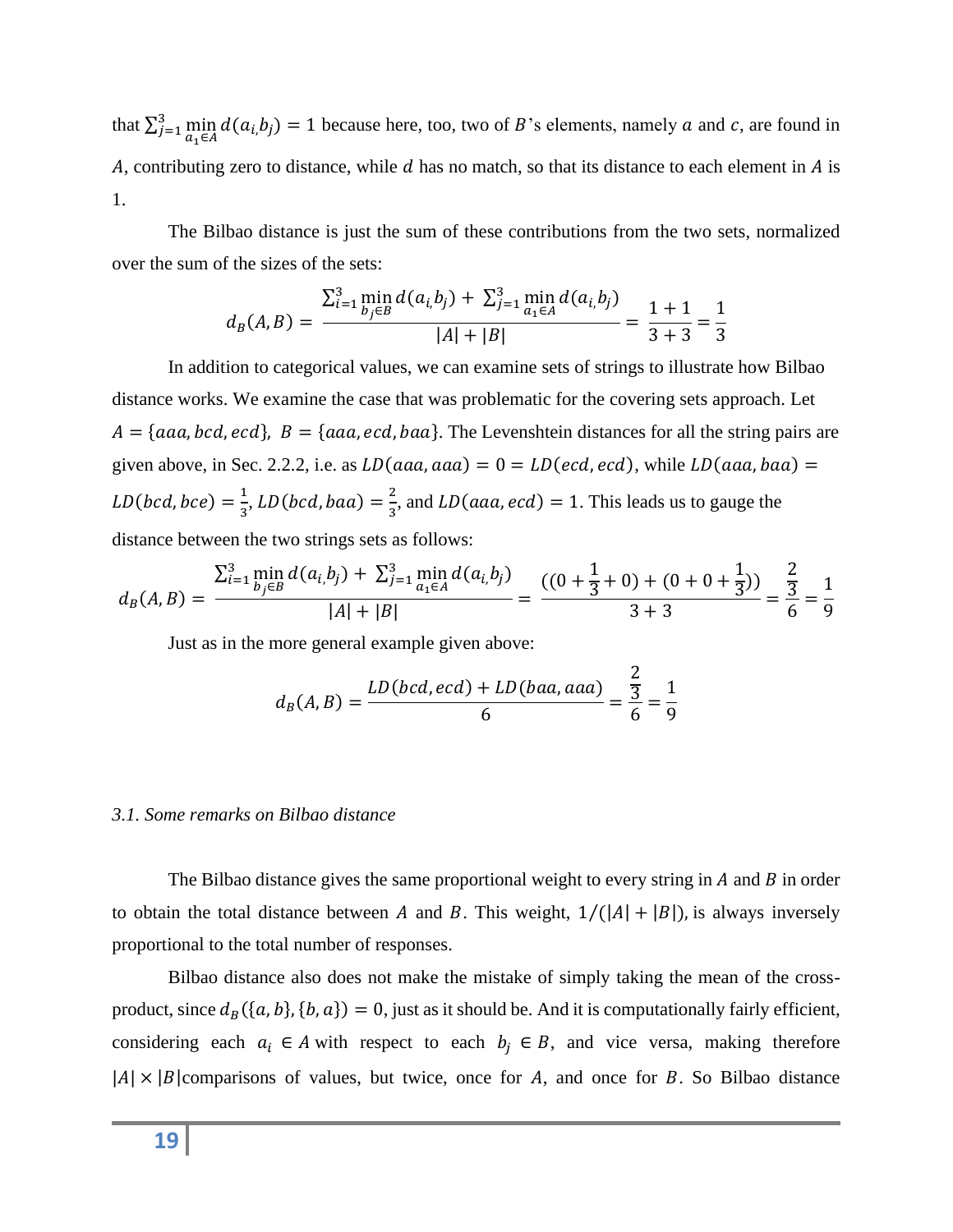calculation is a polynomial-time algorithm, a clear improvement over the exponential-time covering-set construction. One might speed the calculations up a bit using memoization techniques, but we have not pursued that.

# *3.2. An application to data*

We consider it extremely interesting to add some examples with real linguistic data and see how the linguistic distance is computed using Bilbao distance,  $d<sub>B</sub>$ . For this, responses collected in some localities referring to the concept of 'weather' (EHHA I: map 222) have been taken (localities in capital letters and answers in italics):

a) Distance between localities with only one answer each

Without any doubt, the distance between localities that have the same answers is 0, just as the distance between localities that have different answers is 1:

One locality with one answer (ELORRIO: *egualdi)* and a second locality with a different answer (LEMOIZ: *denpora).*

 $d_R$  (ELORRIO, LEMOIZ) = LD(*egualdi*, *denpora*) = 1, where LD is, as usual, relative Levenshtein distance.

b) Having one locality with more than one answer

One locality with only one word (LEMOIZ: *denpora)* and the second locality with two (DIMA: *egualdi*, *denpora)*, but one of these words is identical to the word of the first locality:

 (DIMA, LEMOIZ) = BD({*egualdi*, *denpora*},{*denpora*})= (0+0+LexD(*egualdi*, *denpora*))/3 =  $1/3$ 

c) Having two localities both with MR-s:

If we consider two localities with two words in each: Dima *(egualdi, denbora)* and Legazpi *(egualdi, aro, and taking into account that LD*("egualdi", aro") =  $LD$  ("denpora", aro") =  $6/7$ ), then:

 $d_B$  (LEGAZPI, DIMA) =  $d_B$  ({"egualdi", "aro"}, {"egualdi", "denpora"}) =  $(LD("equal di", "equal di") + LD("aro", "equalidi") + LD("equal di", "equal di") + LD("denpora",$ "egualidi"))/4, which simplifies to  $(0 + LD("aro", "equaldi") + (0 + LD("denpora", "aro"))/4 = ((0$  $+ 6/7 + 0 + 6/7$ )/4 = 12/28 = 3/7. Note that we might have chosen either "egualdi" or "denpora" as the element most similar to "aro", and similarly either "egualdi" or "aro" as most similar to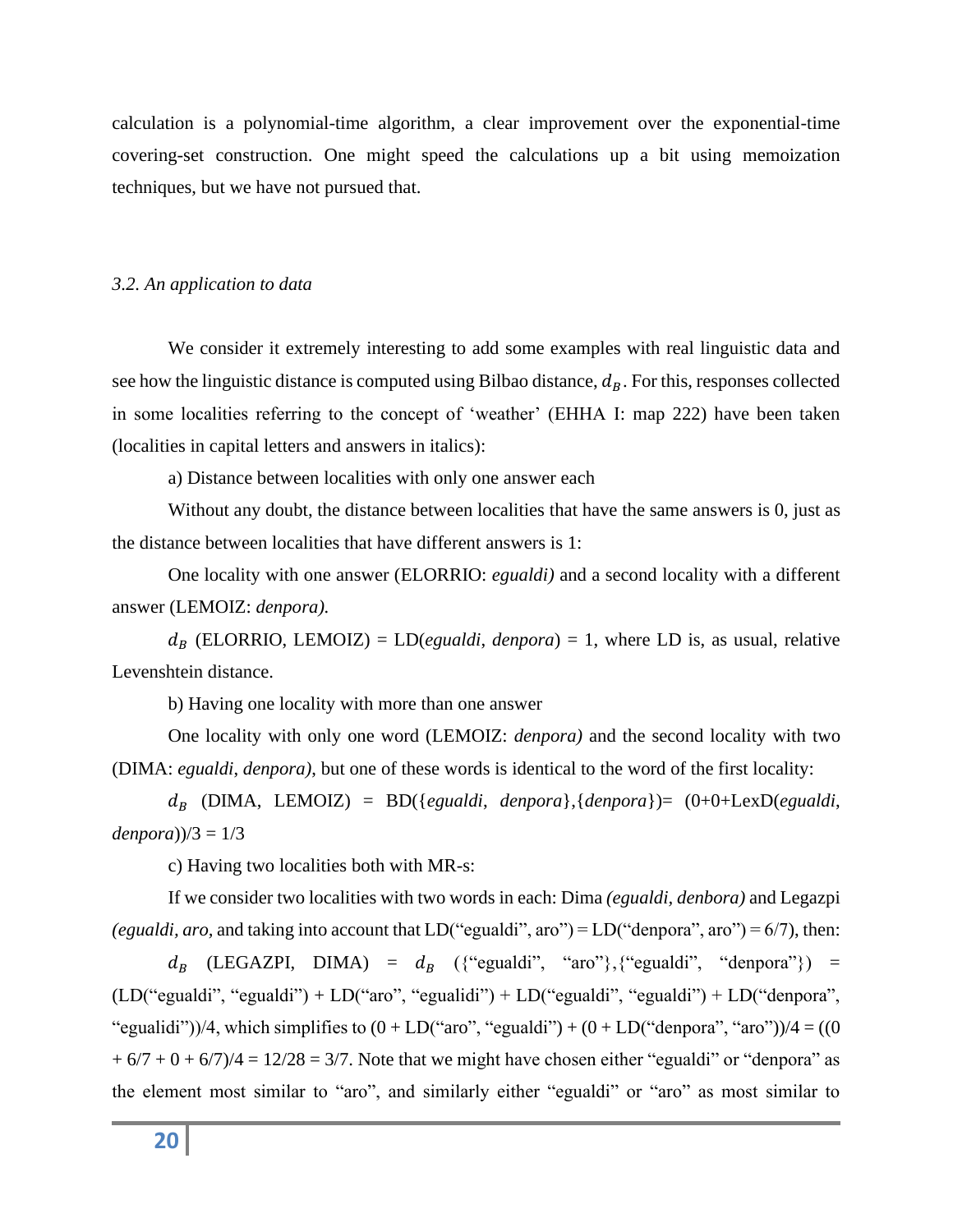"denpora". The distance does not change since both distances LD("aro", "egualdi") and LD("aro", "denpora") are equal to 6/7. Note, too, that  $d_B$  (LEGAZPI, DIMA) < 1/2 because LD("egualdi", aro") = LD("denpora", aro") =  $6/7$ <1 (if these distances were =1, then  $d_B$  (LEGAZPI, DIMA) would be  $= \frac{1}{2}$ .

#### **4. Discussion and conclusion**

The introduction, Sec. 1, demonstrated the need to deal with multiple values in dialectological work, showing *inter alia* that existing data collections often record multiple responses to queries. Sec. 2 reviewed previous attempts and sketched desiderata for a good treatment. Sec.2 also presented the most important negative result of this paper: the metric based on covering sets proposed by Nerbonne and Kleiweg (2003) is mathematically flawed since there are cases where it fails to assign a unique distance to a pair of multiply valued cells. We speculated about a potential repair, but did not develop the ideas in this paper. Instead we proposed Bilbao distance, which is weighted mean of the distances from each object in one set to its closest counterpart in the other.

The positive result is Bilbao distance, the new technique for assessing the size of the difference between two sets, which we presented and illustrated in Sec. 3. In sharp contrast to the covering-set construction, Bilbao distance eschews the construction of an optimal set in favor of simply summing up the distances from each element in both sets to the closest element in the other. We find this simplicity attractive.

The four desiderata we adduced earlier are realized by Bilbao distance. First, Bilbao distance is insensitive to the frequency with which a response occurs in the data, which is desirable since we usually cannot rely on counts in dialect survey data for genuine estimates of frequency because they are normally much too low. If we could, other techniques would suggest themselves, such as the multinomial regression found occasionally in sociolinguistic work (Paolillo, 2018). We can apply Bilbao distance to the set any multiset reduces to without changing the result. Second, the distance between identical sets ought to be zero, just as for any distance metric. In particular  $d_B({a, b}, {b, a}) = 0.$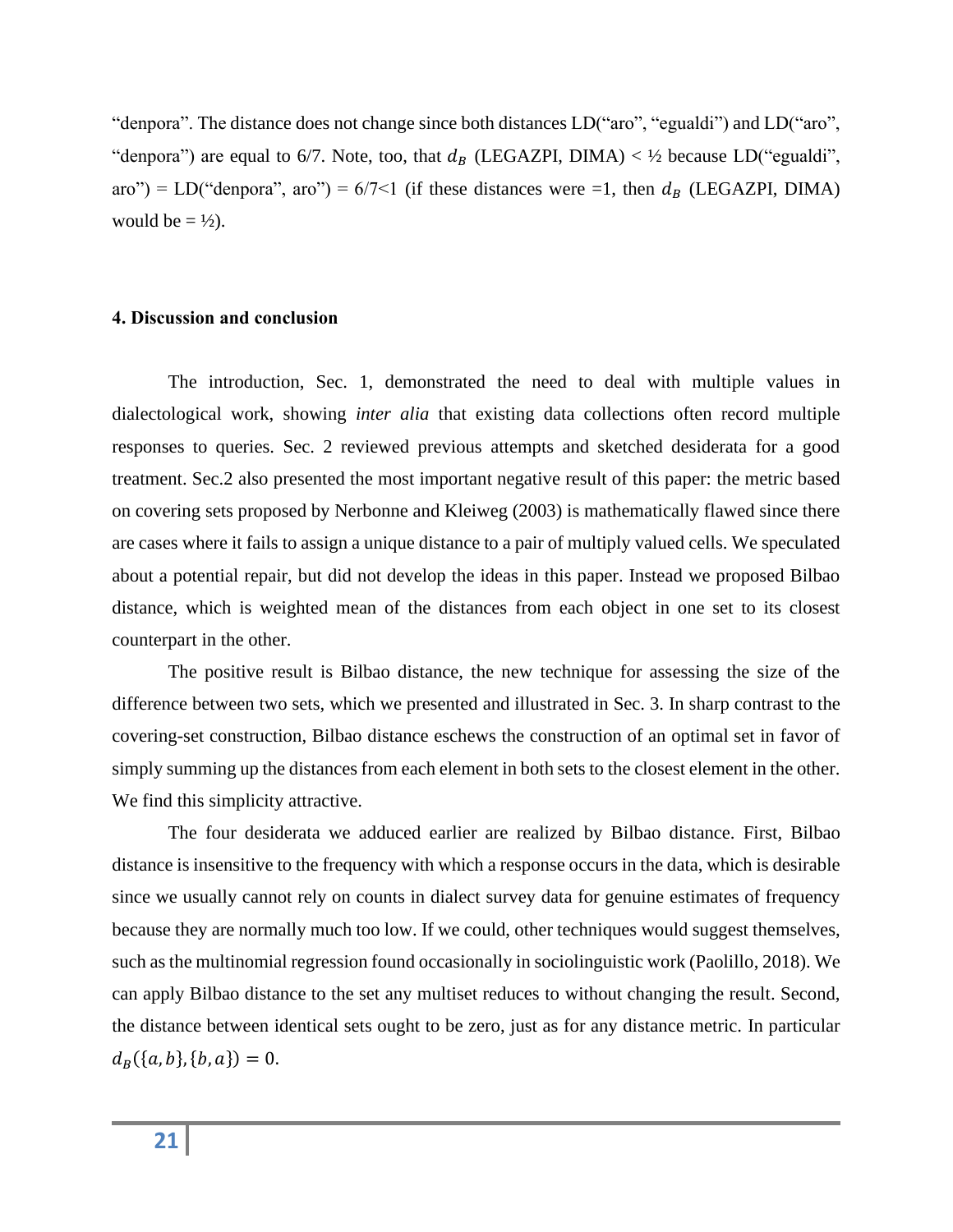Third, assuming the simplest categorical difference measure which assigns one to distinct elements and zero to identical elements, then we specified that the following should hold, and indeed it does:  $d_B(\{a, b\}, \{a\}) < d_B(\{a, b\}, \{a, c\}) \le 0.5$ . In fact,  $d_B(\{a, b\}, \{a, c\}) = 0.5$ , which seems reasonable, since a should not contribute anything to the distance. If  $d_B(b, c) = 1$ , as assumed, we intuitively see this comparison as contributing half of the difference to the set comparison. It is also intuitively appealing to see that  $d_B(\{a,b\},\{a\}) < d_B(\{a,b\},\{a,c\})$ , since the differences are simply greater in the latter comparison. Fourth and finally Bilbao distance is eminently compatible with weightings that might be applied in comparison. This was demonstrated in the example in which Levenshtein distance was applied to the response strings, and other weightings (or cost functions) may likewise be applied directly.

We would also prefer that Bilbao distance be a true distance metric, i.e. that it assign only non-negative values, and zero to identical elements, that it be symmetric, and that it satisfy the triangle inequality. We cannot attempt a complete proof of this here, but we are optimistic. It can obviously assign only non-negative values assuming that this is what the underlying difference measure does (the function  $d$  in min min  $d(a_i, b_j)$  the definition). It will measure the difference between identical sets as zero assuming, again, that the underlying difference metric between the elements of these sets also assigns zero to identical elements. Its symmetry is obvious in the definition since it adds the partial differences with respect to each set, deriving the partial differences in the same way. So its symmetry follows from the commutativity of addition. The triangle inequality requires that  $\forall A, B, C: D_B(A, B) \leq D_B(A, C) + D_B(C, B)$ , and its status is more difficult to determine. Since the contribution of each item  $a_i$  in A is min  $\min_{b_j \in B} d(a_{i_j} b_j)$ , it would seem that, for there to be C such that  $D_B(A, C) + D_B(C, B) < D_B(A, B)$ , there would have to be  $c_k, c_k, \in \mathcal{C}$  such that  $d(a_i, c_k) + d(c_{k'}, \min/a_i(b_j)) < \min_{b_j \in \mathcal{B}} d(a_i, b_j)$ , where  $\min/a_i(b_j)$  is the  $b_j$ with the least distance to  $a_i$ . If  $c_k = c_k$ , then the underlying difference metric would no longer satisfy the triangle inequality, so we may rule that possibility out, but we clearly need to keep in mind that the  $d_B$  will use the minimum  $c_k$ , i.e.  $\min_{c_k \in C} d(a_i, c_k)$ , and similarly in comparing sets B and  $C$ . The combinatorics can become complicated, leaving us unsure of this property.

In sum we propose that Bilbao distance be used to gauge the differences between cells of multiple values with low frequency. Future work should clearly include empirical application and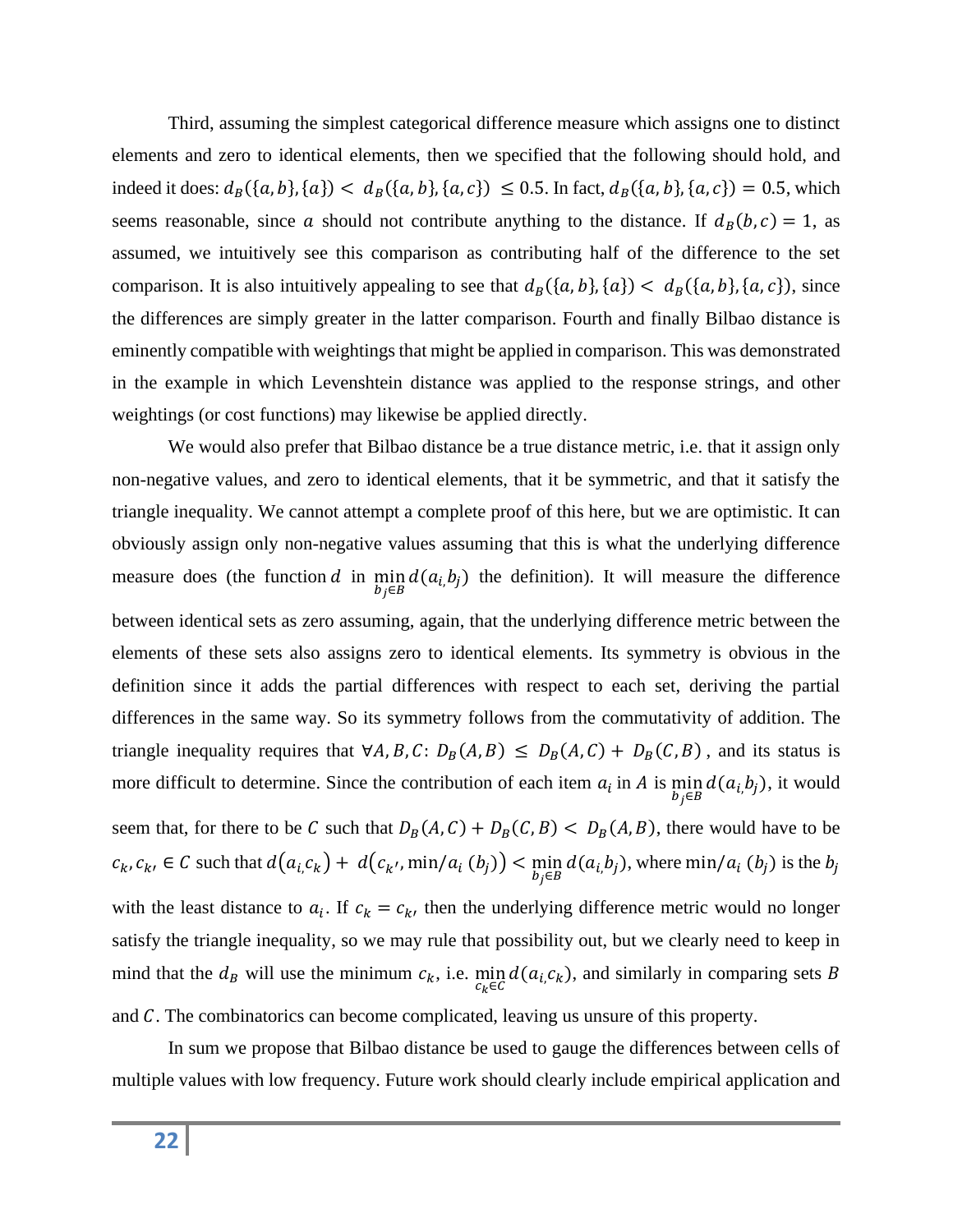attention to the unanswered mathematical question of the status of Bilbao distance with respect to the axioms of metric spaces.

## **References**

- ALEWIJNSE, Bart, John NERBONNE, Loke VAN DER VEEN, and Franz MANNI (2007) "A computational analysis of Gabon varieties", in *Proc. RANLP workshop on computational phonology*, Borovetz: Recent Advances in Natural Language Processing Conference, 3-12.
- ALLIERES, Jacques (1992) "La place de la variation synchronique ponctuelle dans les monographies dialectales et la géolinguistique", in G. Aurrekoetxea and X. Videgain (eds.), *Proceedings of International Congress on Dialectology,* Bilbao: Euskaltzaindia, 179-196.
- AURREKOETXEA, Gotzon (2018) "Hizkuntza bariazioa eta erantzun anitzak" [Linguistic variation and multiple responses], in A. Etxebarria, A. Iglesias, H. Legarra and A. Romero (eds.), *Traineru bete lagun: Iñaki Gaminde omenduz,* Bilbao: UPV/EHU, 171-189.
- BLANCQUAERT, Edgard and Willem PEÉ (eds.) (1925-1982) *Reeks Nederlandse dialectatlassen*, Antwerpen: De Sikkel.
- CHAMBERS, J. K. and Peter TRUDGILL (1998, <sup>1</sup>1978) *Dialectology*, Cambridge: Cambridge University Press.
- COSERIU, Eugenio (1975, <sup>1</sup> 1956) *Die Sprachgeographie*, Tübingen: Tübinger Beiträge zur Linguistik*,* Bd 57.
- EHHA: Euskaltzaindia (2010-2019) *Euskararen Herri Hizkeren Atlasa-EHHA,* vol. I-X, Bilbao: Euskaltzaindia.
- FRANCO, Karlien (2017) *Concept features and lexical diversity. A dialectological case study on the relationship between meaning and variation*, PhD Diss., Catholic University of Leuven.
- GILES, John R., and John Robilliard GILES (1987) *Introduction to the analysis of metric spaces*. Vol. 3, Cambridge: Cambridge University Press.
- GOEBL, Hans (1984) *Dialektometrische Studien. Anhand italoromanischer, rätoromanischer und galloromanischer Sprachmaterialien aus AIS und ALF*. 3 Bände, Tübingen: Niemeyer.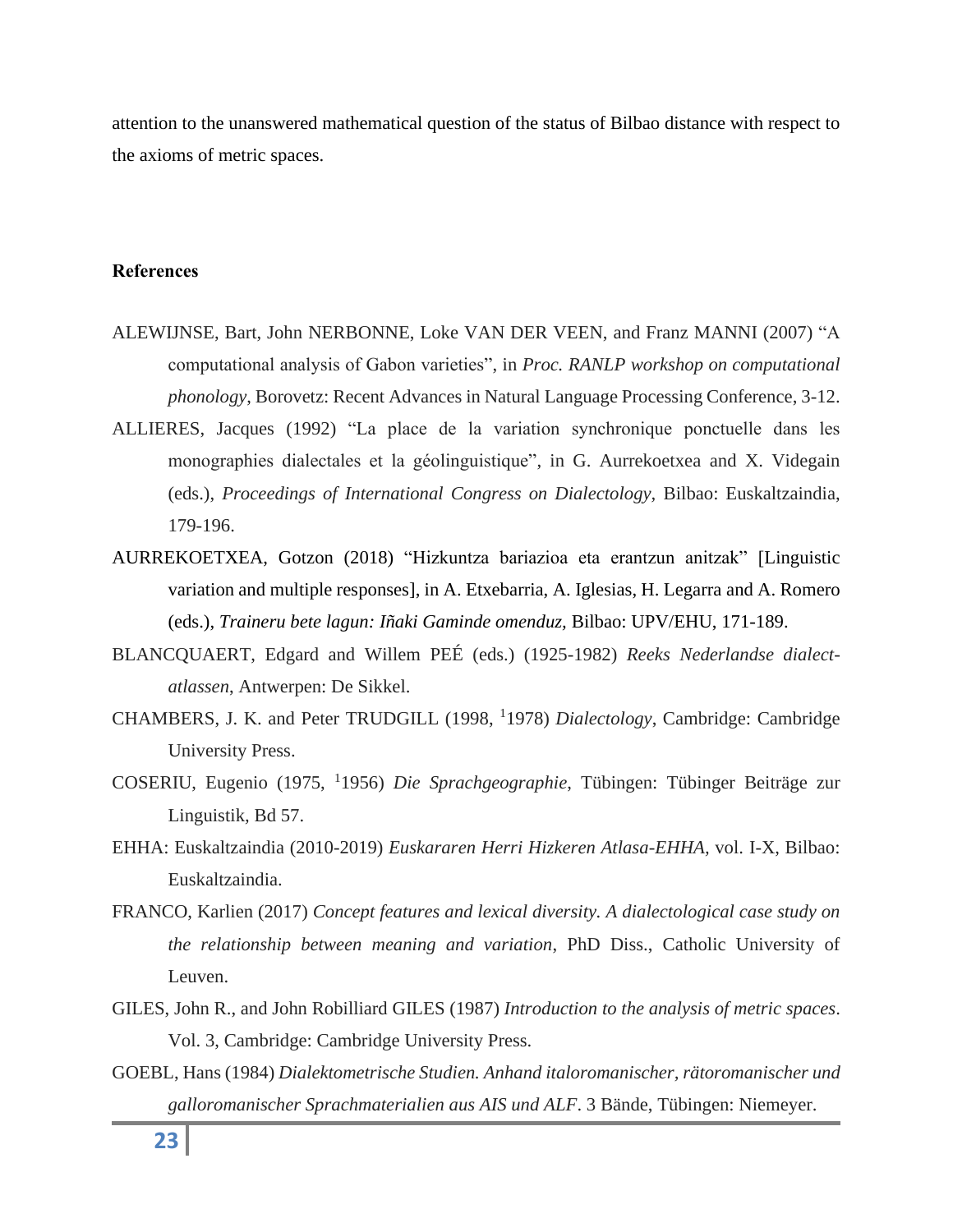- GOEBL, Hans (1997) "Some dendrographic classifications of the data of CLAE 1 and CLAE 2", in W. Viereck and H. Ramisch (eds.), *The computer-developed linguistic atlas of England*, App. 9, Tübingen: Max Niemeyer, 23-32.
- GOEBL, Hans (2010) "Dialectometry: Theoretical prerequisites, practical problems, and concrete applications (mainly with examples drawn from the *Atlas Linguistique de La France* (1902–1910)", *Dialectologia*. Special Issue I, 63–77.
- HEERINGA, Wilbert (2001) "De selectie en digitalisatie van dialecten en woorden uit de Reeks Nederlandse Dialectatlassen", *TABU: Bulletin voor taalwetenschap,* 31.1/2, 61-103.
- HEERINGA, Wilbert, John NERBONNE and Peter KLEIWEG (2002) "Validating dialect comparison methods", in W. Gaul and G. Ritter (eds.), *Classification, Automation, and New Media*. *Proc. 24th Conf. Gesellschaft für Klassifikation*, Berlin: Springer, 445-452.
- HINSKENS, Frans (2018) "Dialectology and Formal Linguistic Theory: The Blind Man and the Lame", in Ch. Boberg, J. Nerbonne and D. Watt (eds.), *The Handbook of Dialectology,* Boston: Wiley Blackwell, 88-105.
- HOMBERT, Jean-Marie (1990) "Atlas linguistique du Gabon", *Revue Gabonaise des Sciences de l'Homme,* 2, 37-42.
- HONEYBONE, Patrick (2011) "Variation and linguistic theory", in W. Maguire and A. McMahon (eds.), *Analysing variation in English*, Cambridge: Cambridge University Press, 151-177.
- KRETZSCHMAR Jr, William A., Virginia G. MCDAVID, Theodore K. LERUD and Ellen JOHNSON (eds.) (1994) *Handbook of the Linguistic Atlas of the Middle and South Atlantic States*, Chicago: University of Chicago Press.
- LABOV, William (1969) "Contraction, deletion and inherent variability of the English copula", *Language,* 45, 715-762.
- MANNI, Franz and John NERBONNE (to appear) "Linguistic Diversity and Human Migrations in Gabon", in L. Muñoz and M. Crawford (eds.), *Human migration: Bio-cultural perspectives*, Oxford: OUP. Preprint avail. at www.let.rug.nl/nerbonne/papers.html
- MANNING, Christopher and Hinrich SCHÜTZE (1999) *Foundations of statistical natural language processing*, Cambridge: MIT Press.
- NERBONNE, John (2003) "Linguistic variation and computation", *Proc. 10th EACL conference*. Shroudsburg, Penn.: Association for Computational Linguistics, 3-10.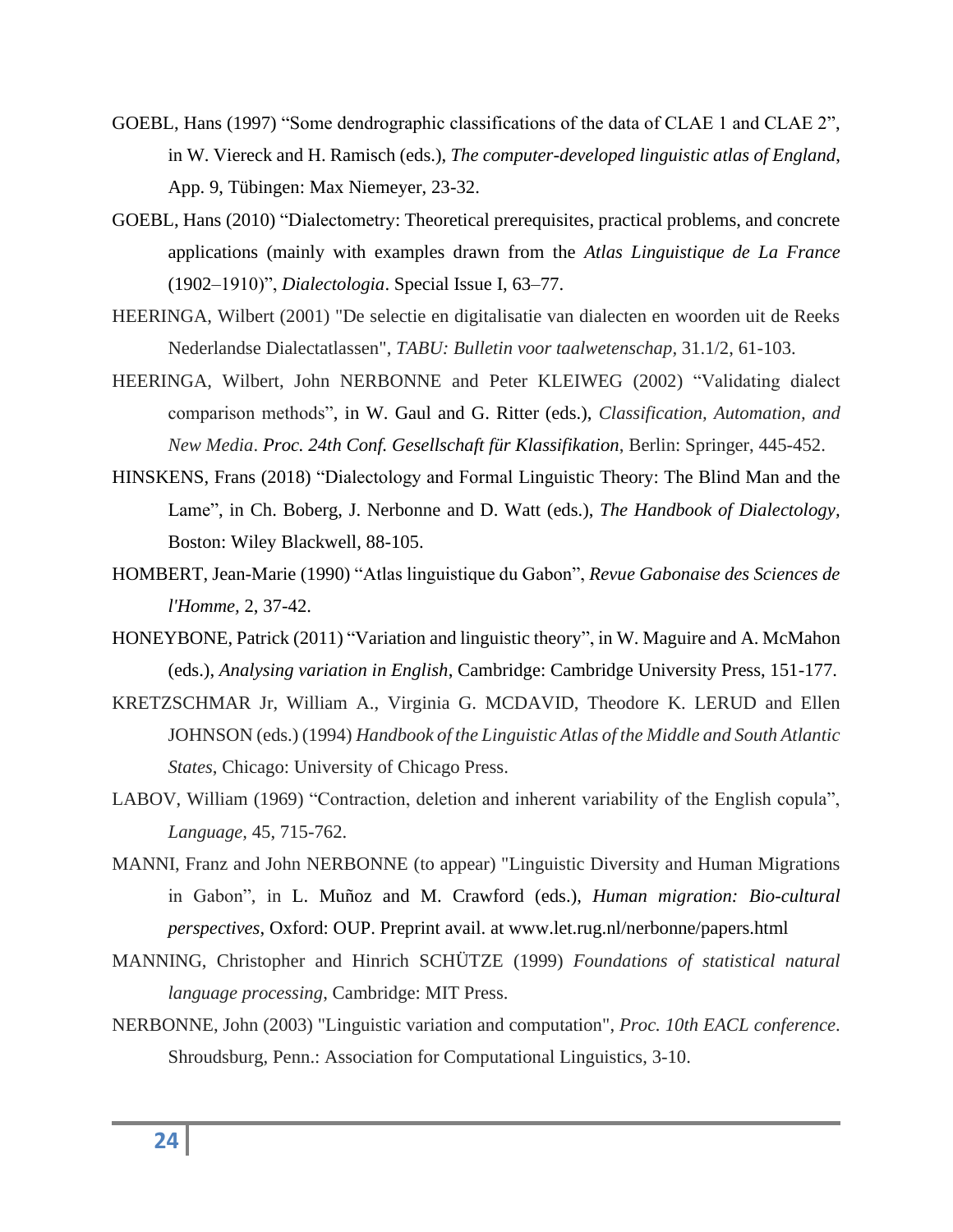- NERBONNE, John (2016) "Respecting local variation", in A. Iglesias and A. Ensunza (eds.), *Gotzon Aurrekoetxea lagunarterik hara,* Bilbao: UPV/EHU, 13-24.
- NERBONNE, John and Wilbert HEERINGA (2010) "Measuring dialect differences", in J.-E. Schmidt and P. Auer (eds.), *Language and Space: Theories and Methods,* Berlin: Mouton De Gruyter, 550-566.
- NERBONNE, John and Peter KLEIWEG (2003) "Lexical distance in LAMSAS", *Computers and the Humanities,* 37, 339-357.
- PAOLILLO, John C. (2018) "Logistic Regression Analysis of Linguistic Data", in Ch. Boberg, J. Nerbonne and D. Watt (eds.), *The Handbook of Dialectology*, Boston: Wiley, 384-399.
- PEREA, M-Pilar (2009) "La dialectometría y su aplicación en el studio de las variedades dialectales del catalán", *Revista de Filoloxía Asturiana,* 9-10, 109-130.
- PROKIĆ, Jelena, Çağri ÇÖLTEKIN and John NERBONNE (2012) "Detecting shibboleths", *Proc. EACL Joint Workshop LINGVIS & UNCLH*, Shroudsburg, PA: Association for Computational Linguistics, 72-80.
- RAVIER, X. (1978-1993) *Atlas linguistique et ethnographique du Languedoc Occidental,* Paris: CNRS.
- RUMPF, Jonas, Simon PICKL, Stephan ELSPASS, Werner KÖNIG and Volker SCHMIDT (2009) "Structural analysis of dialect maps using methods from spatial statistics", *Zeitschrift für Dialektologie und Linguistik,* 76/3, 280-308.
- SEGUY, Jean (1973) "La dialectométrie dans l'Atlas linguistique de la Gascogne", *Revue de Linguistique Romane,* 37: 1-24.
- SOUSA, Xulio (2017) "From field notebooks to automatic mapping: the 'Atlas Lingüístico Galego' database", *DiG,* 25, 1-22.
- TAELDEMAN, Johan and A. GOEMAN (1996) "Fonologie en morfologie van de Nederlandse dialecten: Een nieuwe materiaalverzameling en twee nieuwe atlasprojecten", *Taal en Tongval*, 48, 38-59.
- VENY, Joan and Lídia PONS I GRIERA (dir.) (2001-2018) *Atles lingüístic del domini Català.* Vol. 1-9, Barcelona: Institut de Estudis Catalans.
- VIDEGAIN, Xarles and Gotzon AURREKOETXEA (2015) "Lehen kolpearen teoria eta EHHA", in G. Aurrekoetxea, A. Etxebarria, A. Romero (eds.), Linguistic variation in the Basque language and education-I, Bilbao: UPV/EHU, 114-126.